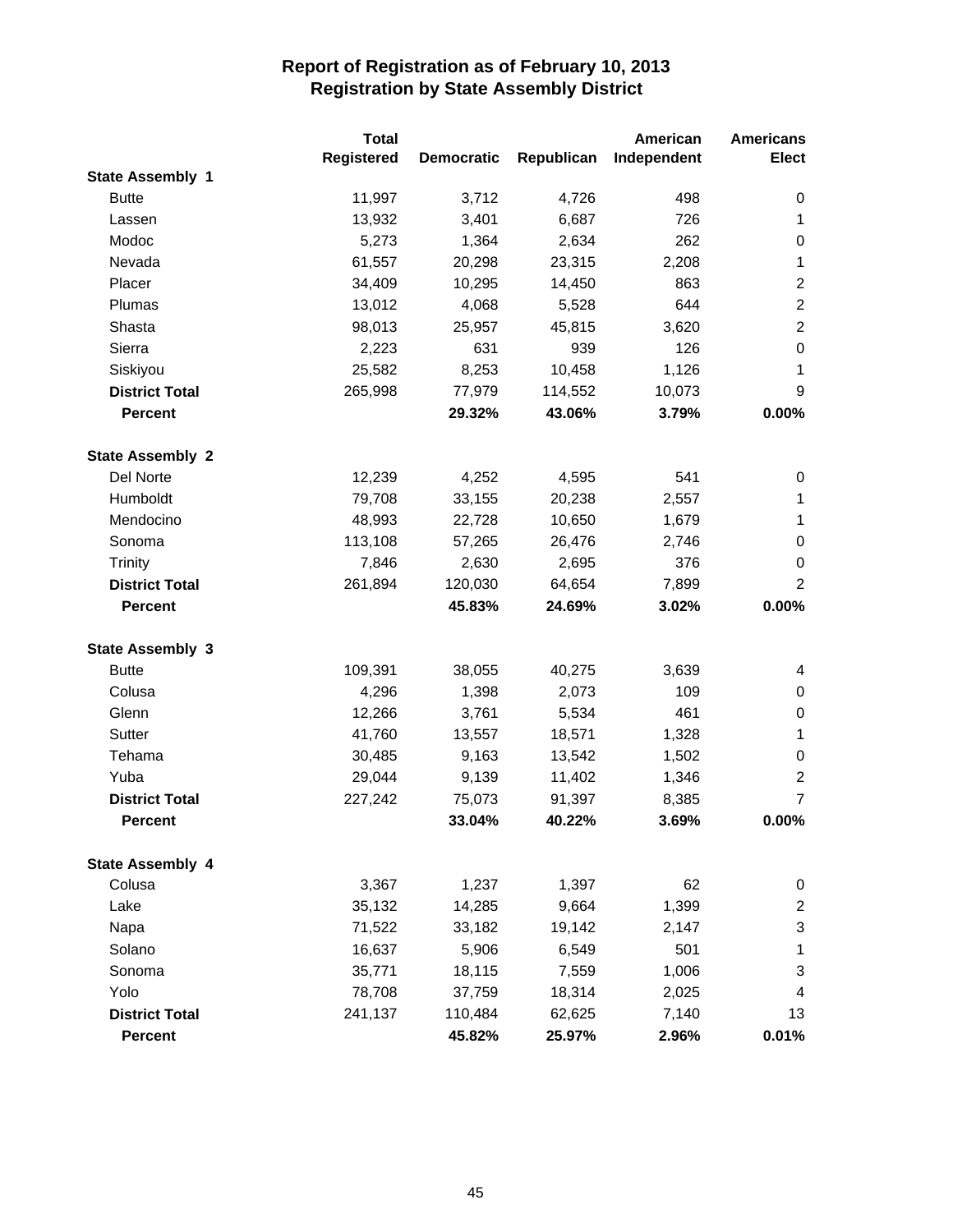|                         |                |             | Peace and |       | <b>No Party</b>   |
|-------------------------|----------------|-------------|-----------|-------|-------------------|
|                         | Green          | Libertarian | Freedom   | Other | <b>Preference</b> |
| <b>State Assembly 1</b> |                |             |           |       |                   |
| <b>Butte</b>            | 135            | 109         | 51        | 141   | 2,625             |
| Lassen                  | 43             | 95          | 37        | 67    | 2,875             |
| Modoc                   | 21             | 45          | 6         | 10    | 931               |
| Nevada                  | 1,421          | 585         | 140       | 140   | 13,449            |
| Placer                  | 333            | 342         | 100       | 115   | 7,909             |
| Plumas                  | 90             | 99          | 39        | 0     | 2,542             |
| Shasta                  | 453            | 786         | 268       | 344   | 20,768            |
| Sierra                  | 24             | 30          | 4         | 42    | 427               |
| Siskiyou                | 196            | 264         | 89        | 57    | 5,138             |
| <b>District Total</b>   | 2,716          | 2,355       | 734       | 916   | 56,664            |
| <b>Percent</b>          | 1.02%          | 0.89%       | 0.28%     | 0.34% | 21.30%            |
| <b>State Assembly 2</b> |                |             |           |       |                   |
| Del Norte               | 100            | 90          | 49        | 150   | 2,462             |
| Humboldt                | 3,036          | 801         | 342       | 221   | 19,357            |
| Mendocino               | 1,857          | 431         | 281       | 191   | 11,175            |
| Sonoma                  | 1,906          | 785         | 322       | 340   | 23,268            |
| <b>Trinity</b>          | 126            | 93          | 33        | 100   | 1,793             |
| <b>District Total</b>   | 7,025          | 2,200       | 1,027     | 1,002 | 58,055            |
| <b>Percent</b>          | 2.68%          | 0.84%       | 0.39%     | 0.38% | 22.17%            |
| <b>State Assembly 3</b> |                |             |           |       |                   |
| <b>Butte</b>            | 1,294          | 979         | 386       | 1,260 | 23,499            |
| Colusa                  | $\overline{7}$ | 15          | 9         | 1     | 684               |
| Glenn                   | 41             | 74          | 45        | 31    | 2,319             |
| Sutter                  | 117            | 224         | 124       | 550   | 7,288             |
| Tehama                  | 125            | 234         | 92        | 108   | 5,719             |
| Yuba                    | 139            | 220         | 110       | 28    | 6,658             |
| <b>District Total</b>   | 1,723          | 1,746       | 766       | 1,978 | 46,167            |
| <b>Percent</b>          | 0.76%          | 0.77%       | 0.34%     | 0.87% | 20.32%            |
| <b>State Assembly 4</b> |                |             |           |       |                   |
| Colusa                  | 12             | 15          | 3         | 1     | 640               |
| Lake                    | 478            | 278         | 157       | 71    | 8,798             |
| Napa                    | 784            | 439         | 203       | 374   | 15,248            |
| Solano                  | 56             | 110         | 34        | 74    | 3,406             |
| Sonoma                  | 544            | 262         | 108       | 125   | 8,049             |
| Yolo                    | 893            | 538         | 237       | 271   | 18,667            |
| <b>District Total</b>   | 2,767          | 1,642       | 742       | 916   | 54,808            |
| <b>Percent</b>          | 1.15%          | 0.68%       | 0.31%     | 0.38% | 22.73%            |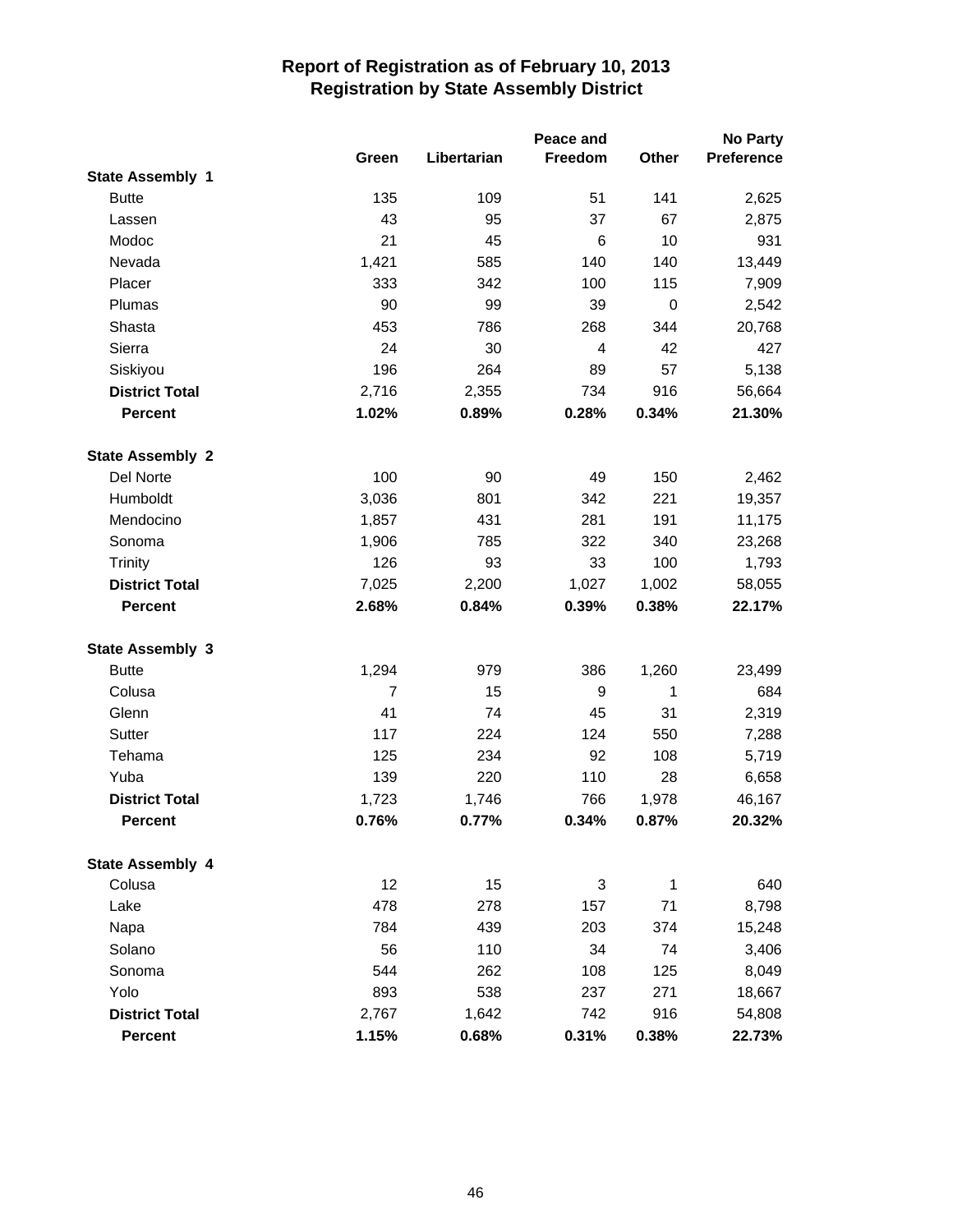|                          | <b>Total</b> |                   |            | American    | <b>Americans</b> |
|--------------------------|--------------|-------------------|------------|-------------|------------------|
|                          | Registered   | <b>Democratic</b> | Republican | Independent | <b>Elect</b>     |
| <b>State Assembly 5</b>  |              |                   |            |             |                  |
| Alpine                   | 771          | 290               | 235        | 30          | 0                |
| Amador                   | 21,453       | 6,790             | 9,663      | 894         | $\pmb{0}$        |
| Calaveras                | 28,763       | 8,841             | 12,221     | 1,310       | 3                |
| El Dorado                | 71,935       | 22,245            | 29,324     | 2,931       | 3                |
| Madera                   | 53,782       | 18,212            | 23,858     | 1,615       | $\boldsymbol{0}$ |
| Mariposa                 | 10,613       | 3,156             | 4,751      | 459         | $\mathbf{1}$     |
| Mono                     | 6,000        | 1,970             | 2,167      | 248         | 0                |
| Placer                   | 13,392       | 3,966             | 5,864      | 316         | $\boldsymbol{0}$ |
| Tuolumne                 | 32,101       | 10,306            | 13,529     | 1,313       | 1                |
| <b>District Total</b>    | 238,810      | 75,776            | 101,612    | 9,116       | 8                |
| <b>Percent</b>           |              | 31.73%            | 42.55%     | 3.82%       | 0.00%            |
| <b>State Assembly 6</b>  |              |                   |            |             |                  |
| El Dorado                | 38,271       | 9,931             | 19,038     | 1,283       | 2                |
| Placer                   | 160,224      | 43,996            | 77,503     | 3,543       | 8                |
| Sacramento               | 76,158       | 23,112            | 34,197     | 2,483       | $\overline{2}$   |
| <b>District Total</b>    | 274,653      | 77,039            | 130,738    | 7,309       | 12               |
| <b>Percent</b>           |              | 28.05%            | 47.60%     | 2.66%       | 0.00%            |
| <b>State Assembly 7</b>  |              |                   |            |             |                  |
| Sacramento               | 190,706      | 92,359            | 47,310     | 5,355       | 10               |
| Yolo                     | 23,141       | 10,347            | 6,019      | 810         | 0                |
| <b>District Total</b>    | 213,847      | 102,706           | 53,329     | 6,165       | 10               |
| <b>Percent</b>           |              | 48.03%            | 24.94%     | 2.88%       | 0.00%            |
| <b>State Assembly 8</b>  |              |                   |            |             |                  |
| Sacramento               | 242,494      | 99,528            | 88,436     | 7,141       | 12               |
| <b>District Total</b>    | 242,494      | 99,528            | 88,436     | 7,141       | 12               |
| <b>Percent</b>           |              | 41.04%            | 36.47%     | 2.94%       | 0.00%            |
| <b>State Assembly 9</b>  |              |                   |            |             |                  |
| Sacramento               | 186,278      | 90,533            | 51,679     | 4,994       | 9                |
| San Joaquin              | 33,196       | 10,093            | 16,775     | 937         | 0                |
| <b>District Total</b>    | 219,474      | 100,626           | 68,454     | 5,931       | 9                |
| <b>Percent</b>           |              | 45.85%            | 31.19%     | 2.70%       | 0.00%            |
| <b>State Assembly 10</b> |              |                   |            |             |                  |
| Marin                    | 154,250      | 83,853            | 28,116     | 3,303       | 4                |
| Sonoma                   | 112,827      | 59,516            | 22,393     | 2,867       | 0                |
| <b>District Total</b>    | 267,077      | 143,369           | 50,509     | 6,170       | 4                |
| <b>Percent</b>           |              | 53.68%            | 18.91%     | 2.31%       | 0.00%            |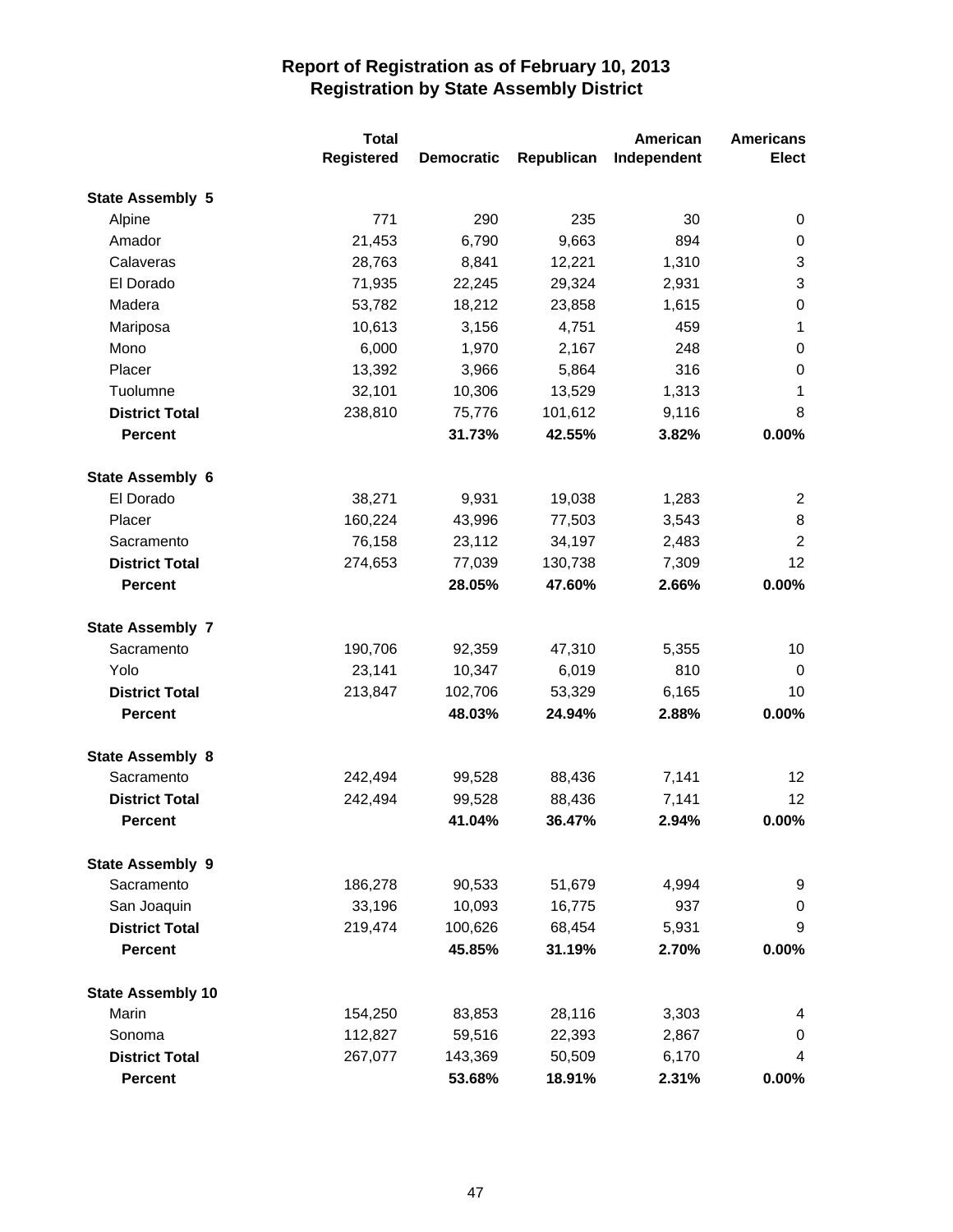|                          | Peace and |             |                |       | <b>No Party</b>   |  |
|--------------------------|-----------|-------------|----------------|-------|-------------------|--|
|                          | Green     | Libertarian | <b>Freedom</b> | Other | <b>Preference</b> |  |
| <b>State Assembly 5</b>  |           |             |                |       |                   |  |
| Alpine                   | 13        | 3           | $\overline{c}$ | 5     | 193               |  |
| Amador                   | 114       | 185         | 46             | 78    | 3,683             |  |
| Calaveras                | 261       | 348         | 94             | 211   | 5,474             |  |
| El Dorado                | 753       | 677         | 245            | 595   | 15,162            |  |
| Madera                   | 208       | 264         | 131            | 191   | 9,303             |  |
| Mariposa                 | 117       | 97          | 22             | 155   | 1,855             |  |
| Mono                     | 62        | 43          | 17             | 5     | 1,488             |  |
| Placer                   | 127       | 164         | 30             | 36    | 2,889             |  |
| Tuolumne                 | 248       | 248         | 100            | 68    | 6,288             |  |
| <b>District Total</b>    | 1,903     | 2,029       | 687            | 1,344 | 46,335            |  |
| <b>Percent</b>           | 0.80%     | 0.85%       | 0.29%          | 0.56% | 19.40%            |  |
| State Assembly 6         |           |             |                |       |                   |  |
| El Dorado                | 134       | 333         | 48             | 288   | 7,214             |  |
| Placer                   | 656       | 1,751       | 229            | 259   | 32,279            |  |
| Sacramento               | 370       | 531         | 118            | 160   | 15,185            |  |
| <b>District Total</b>    | 1,160     | 2,615       | 395            | 707   | 54,678            |  |
| <b>Percent</b>           | 0.42%     | 0.95%       | 0.14%          | 0.26% | 19.91%            |  |
| <b>State Assembly 7</b>  |           |             |                |       |                   |  |
| Sacramento               | 1,563     | 1,243       | 911            | 356   | 41,599            |  |
| Yolo                     | 151       | 133         | 139            | 133   | 5,409             |  |
| <b>District Total</b>    | 1,714     | 1,376       | 1,050          | 489   | 47,008            |  |
| <b>Percent</b>           | 0.80%     | 0.64%       | 0.49%          | 0.23% | 21.98%            |  |
| <b>State Assembly 8</b>  |           |             |                |       |                   |  |
| Sacramento               | 1,257     | 1,575       | 746            | 512   | 43,287            |  |
| <b>District Total</b>    | 1,257     | 1,575       | 746            | 512   | 43,287            |  |
| <b>Percent</b>           | 0.52%     | 0.65%       | 0.31%          | 0.21% | 17.85%            |  |
| <b>State Assembly 9</b>  |           |             |                |       |                   |  |
| Sacramento               | 682       | 812         | 793            | 287   | 36,489            |  |
| San Joaquin              | 97        | 164         | 78             | 153   | 4,899             |  |
| <b>District Total</b>    | 779       | 976         | 871            | 440   | 41,388            |  |
| <b>Percent</b>           | 0.35%     | 0.44%       | 0.40%          | 0.20% | 18.86%            |  |
| <b>State Assembly 10</b> |           |             |                |       |                   |  |
| Marin                    | 2,206     | 837         | 254            | 426   | 35,251            |  |
| Sonoma                   | 2,190     | 786         | 362            | 364   | 24,349            |  |
| <b>District Total</b>    | 4,396     | 1,623       | 616            | 790   | 59,600            |  |
| <b>Percent</b>           | 1.65%     | 0.61%       | 0.23%          | 0.30% | 22.32%            |  |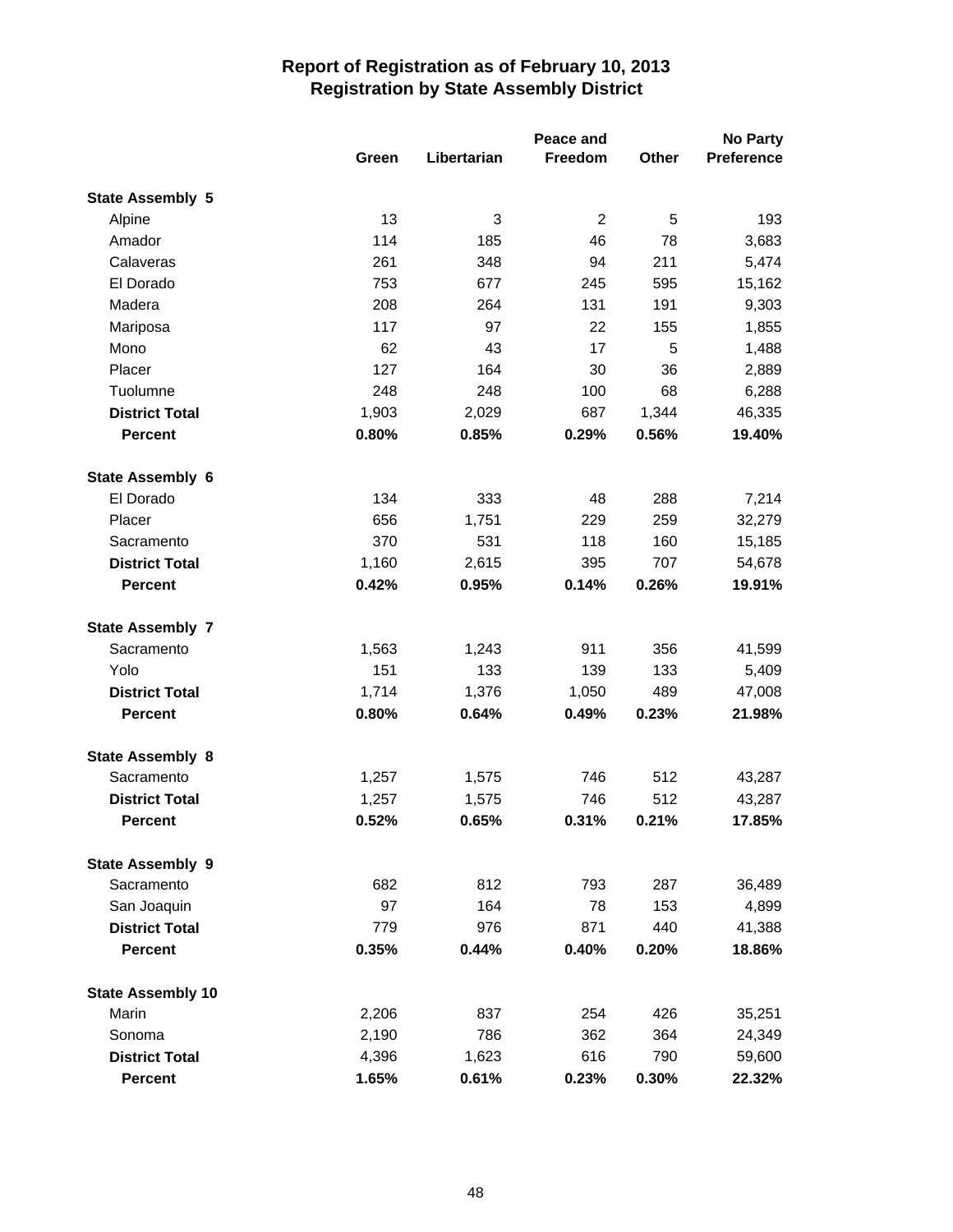|                          | <b>Total</b>      |                   | American   | <b>Americans</b> |                |
|--------------------------|-------------------|-------------------|------------|------------------|----------------|
|                          | <b>Registered</b> | <b>Democratic</b> | Republican | Independent      | <b>Elect</b>   |
| <b>State Assembly 11</b> |                   |                   |            |                  |                |
| Contra Costa             | 102,389           | 51,849            | 26,258     | 3,127            | $\overline{7}$ |
| Sacramento               | 1,869             | 683               | 716        | 72               | 0              |
| Solano                   | 117,389           | 52,839            | 33,007     | 3,558            | 6              |
| <b>District Total</b>    | 221,647           | 105,371           | 59,981     | 6,757            | 13             |
| <b>Percent</b>           |                   | 47.54%            | 27.06%     | 3.05%            | 0.01%          |
| <b>State Assembly 12</b> |                   |                   |            |                  |                |
| San Joaquin              | 70,274            | 24,261            | 30,810     | 2,311            | 3              |
| Stanislaus               | 148,139           | 54,999            | 60,914     | 4,231            | 8              |
| <b>District Total</b>    | 218,413           | 79,260            | 91,724     | 6,542            | 11             |
| <b>Percent</b>           |                   | 36.29%            | 42.00%     | 3.00%            | 0.01%          |
| <b>State Assembly 13</b> |                   |                   |            |                  |                |
| San Joaquin              | 190,487           | 94,176            | 59,562     | 4,305            | 9              |
| <b>District Total</b>    | 190,487           | 94,176            | 59,562     | 4,305            | 9              |
| <b>Percent</b>           |                   | 49.44%            | 31.27%     | 2.26%            | 0.00%          |
| <b>State Assembly 14</b> |                   |                   |            |                  |                |
| Contra Costa             | 158,742           | 77,969            | 38,678     | 4,516            | 4              |
| Solano                   | 76,427            | 43,432            | 13,077     | 1,881            | 5              |
| <b>District Total</b>    | 235,169           | 121,401           | 51,755     | 6,397            | 9              |
| <b>Percent</b>           |                   | 51.62%            | 22.01%     | 2.72%            | 0.00%          |
| <b>State Assembly 15</b> |                   |                   |            |                  |                |
| Alameda                  | 165,926           | 106,667           | 10,436     | 2,383            | 7              |
| Contra Costa             | 104,289           | 67,530            | 10,730     | 1,867            | 6              |
| <b>District Total</b>    | 270,215           | 174,197           | 21,166     | 4,250            | 13             |
| <b>Percent</b>           |                   | 64.47%            | 7.83%      | 1.57%            | 0.00%          |
| <b>State Assembly 16</b> |                   |                   |            |                  |                |
| Alameda                  | 116,464           | 46,003            | 36,250     | 3,306            | 5              |
| Contra Costa             | 164,940           | 65,910            | 55,942     | 3,937            | 1              |
| <b>District Total</b>    | 281,404           | 111,913           | 92,192     | 7,243            | 6              |
| <b>Percent</b>           |                   | 39.77%            | 32.76%     | 2.57%            | 0.00%          |
| <b>State Assembly 17</b> |                   |                   |            |                  |                |
| San Francisco            | 287,333           | 168,227           | 19,006     | 4,843            | 16             |
| <b>District Total</b>    | 287,333           | 168,227           | 19,006     | 4,843            | 16             |
| Percent                  |                   | 58.55%            | 6.61%      | 1.69%            | 0.01%          |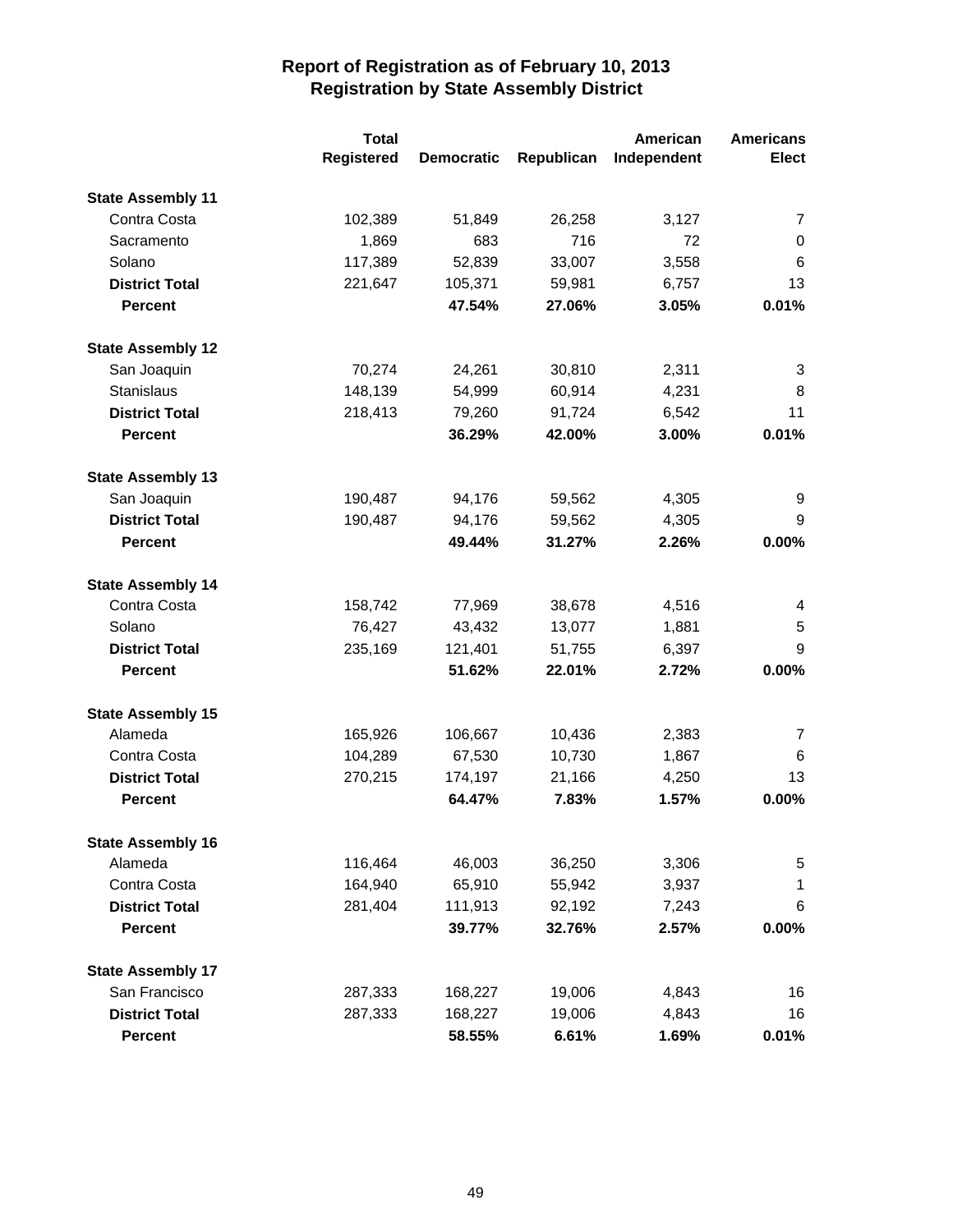|                          | Peace and |             |         |        | <b>No Party</b>   |
|--------------------------|-----------|-------------|---------|--------|-------------------|
|                          | Green     | Libertarian | Freedom | Other  | <b>Preference</b> |
| <b>State Assembly 11</b> |           |             |         |        |                   |
| Contra Costa             | 323       | 500         | 206     | 251    | 19,868            |
| Sacramento               | 6         | 14          | 3       | 5      | 370               |
| Solano                   | 395       | 654         | 287     | 498    | 26,145            |
| <b>District Total</b>    | 724       | 1,168       | 496     | 754    | 46,383            |
| <b>Percent</b>           | 0.33%     | 0.53%       | 0.22%   | 0.34%  | 20.93%            |
| <b>State Assembly 12</b> |           |             |         |        |                   |
| San Joaquin              | 198       | 372         | 149     | 404    | 11,766            |
| Stanislaus               | 438       | 734         | 380     | 1,668  | 24,767            |
| <b>District Total</b>    | 636       | 1,106       | 529     | 2,072  | 36,533            |
| <b>Percent</b>           | 0.29%     | 0.51%       | 0.24%   | 0.95%  | 16.73%            |
| <b>State Assembly 13</b> |           |             |         |        |                   |
| San Joaquin              | 524       | 764         | 459     | 853    | 29,835            |
| <b>District Total</b>    | 524       | 764         | 459     | 853    | 29,835            |
| <b>Percent</b>           | 0.28%     | 0.40%       | 0.24%   | 0.45%  | 15.66%            |
| <b>State Assembly 14</b> |           |             |         |        |                   |
| Contra Costa             | 1,042     | 990         | 408     | 496    | 34,639            |
| Solano                   | 427       | 359         | 218     | 333    | 16,695            |
| <b>District Total</b>    | 1,469     | 1,349       | 626     | 829    | 51,334            |
| <b>Percent</b>           | 0.62%     | 0.57%       | 0.27%   | 0.35%  | 21.83%            |
| <b>State Assembly 15</b> |           |             |         |        |                   |
| Alameda                  | 4,487     | 818         | 684     | 12,000 | 28,444            |
| Contra Costa             | 1,198     | 420         | 361     | 295    | 21,882            |
| <b>District Total</b>    | 5,685     | 1,238       | 1,045   | 12,295 | 50,326            |
| <b>Percent</b>           | 2.10%     | 0.46%       | 0.39%   | 4.55%  | 18.62%            |
| <b>State Assembly 16</b> |           |             |         |        |                   |
| Alameda                  | 467       | 731         | 190     | 6,695  | 22,817            |
| Contra Costa             | 715       | 907         | 146     | 413    | 36,969            |
| <b>District Total</b>    | 1,182     | 1,638       | 336     | 7,108  | 59,786            |
| <b>Percent</b>           | 0.42%     | 0.58%       | 0.12%   | 2.53%  | 21.25%            |
| <b>State Assembly 17</b> |           |             |         |        |                   |
| San Francisco            | 5,451     | 1,770       | 1,120   | 742    | 86,158            |
| <b>District Total</b>    | 5,451     | 1,770       | 1,120   | 742    | 86,158            |
| <b>Percent</b>           | 1.90%     | 0.62%       | 0.39%   | 0.26%  | 29.99%            |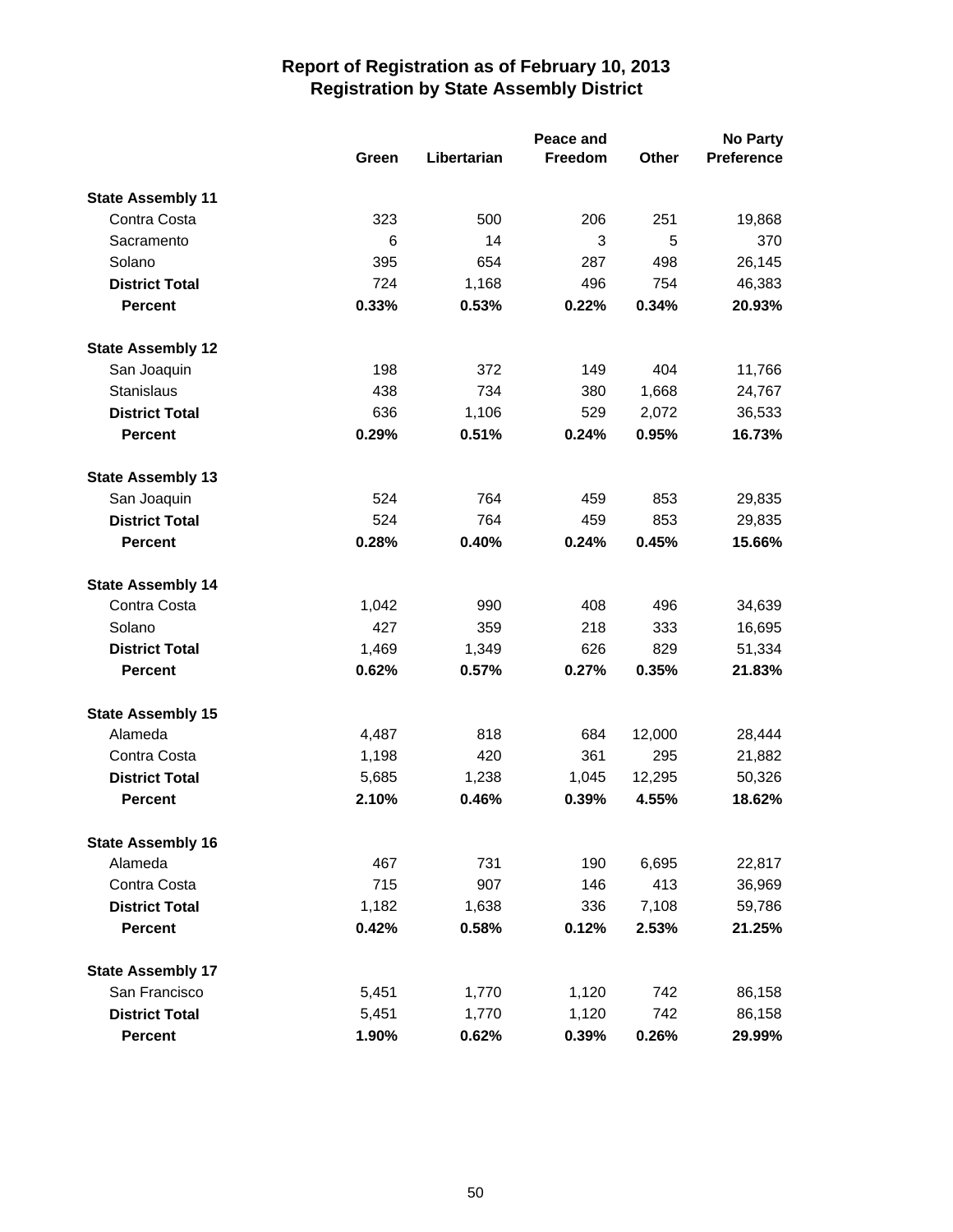|                          | <b>Total</b>      |                   |            | American    | <b>Americans</b> |
|--------------------------|-------------------|-------------------|------------|-------------|------------------|
|                          | <b>Registered</b> | <b>Democratic</b> | Republican | Independent | <b>Elect</b>     |
| <b>State Assembly 18</b> |                   |                   |            |             |                  |
| Alameda                  | 243,890           | 154,836           | 21,002     | 4,481       | 36               |
| <b>District Total</b>    | 243,890           | 154,836           | 21,002     | 4,481       | 36               |
| <b>Percent</b>           |                   | 63.49%            | 8.61%      | 1.84%       | 0.01%            |
| <b>State Assembly 19</b> |                   |                   |            |             |                  |
| San Francisco            | 210,330           | 108,628           | 23,916     | 4,075       | 7                |
| San Mateo                | 51,913            | 28,982            | 6,499      | 945         | $\overline{4}$   |
| <b>District Total</b>    | 262,243           | 137,610           | 30,415     | 5,020       | 11               |
| <b>Percent</b>           |                   | 52.47%            | 11.60%     | 1.91%       | 0.00%            |
| <b>State Assembly 20</b> |                   |                   |            |             |                  |
| Alameda                  | 220,579           | 120,288           | 35,326     | 4,802       | 16               |
| <b>District Total</b>    | 220,579           | 120,288           | 35,326     | 4,802       | 16               |
| Percent                  |                   | 54.53%            | 16.02%     | 2.18%       | 0.01%            |
| <b>State Assembly 21</b> |                   |                   |            |             |                  |
| Merced                   | 98,874            | 43,981            | 32,767     | 3,016       | $\overline{c}$   |
| Stanislaus               | 83,731            | 37,789            | 29,088     | 2,211       | $\,6$            |
| <b>District Total</b>    | 182,605           | 81,770            | 61,855     | 5,227       | 8                |
| <b>Percent</b>           |                   | 44.78%            | 33.87%     | 2.86%       | 0.00%            |
| <b>State Assembly 22</b> |                   |                   |            |             |                  |
| San Mateo                | 244,600           | 124,054           | 49,347     | 5,490       | $\overline{7}$   |
| <b>District Total</b>    | 244,600           | 124,054           | 49,347     | 5,490       | $\overline{7}$   |
| <b>Percent</b>           |                   | 50.72%            | 20.17%     | 2.24%       | 0.00%            |
| <b>State Assembly 23</b> |                   |                   |            |             |                  |
| Fresno                   | 249,195           | 86,447            | 109,135    | 6,966       | 9                |
| Tulare                   | 3,370             | 972               | 1,636      | 134         | $\pmb{0}$        |
| <b>District Total</b>    | 252,565           | 87,419            | 110,771    | 7,100       | 9                |
| <b>Percent</b>           |                   | 34.61%            | 43.86%     | 2.81%       | $0.00\%$         |
| <b>State Assembly 24</b> |                   |                   |            |             |                  |
| San Mateo                | 64,273            | 32,098            | 14,079     | 1,258       | 3                |
| Santa Clara              | 163,092           | 76,535            | 32,353     | 2,454       | 5                |
| <b>District Total</b>    | 227,365           | 108,633           | 46,432     | 3,712       | 8                |
| <b>Percent</b>           |                   | 47.78%            | 20.42%     | 1.63%       | 0.00%            |
| <b>State Assembly 25</b> |                   |                   |            |             |                  |
| Alameda                  | 70,083            | 33,213            | 11,788     | 1,445       | $\overline{c}$   |
| Santa Clara              | 128,329           | 57,533            | 24,860     | 2,752       | 9                |
| <b>District Total</b>    | 198,412           | 90,746            | 36,648     | 4,197       | 11               |
| <b>Percent</b>           |                   | 45.74%            | 18.47%     | 2.12%       | 0.01%            |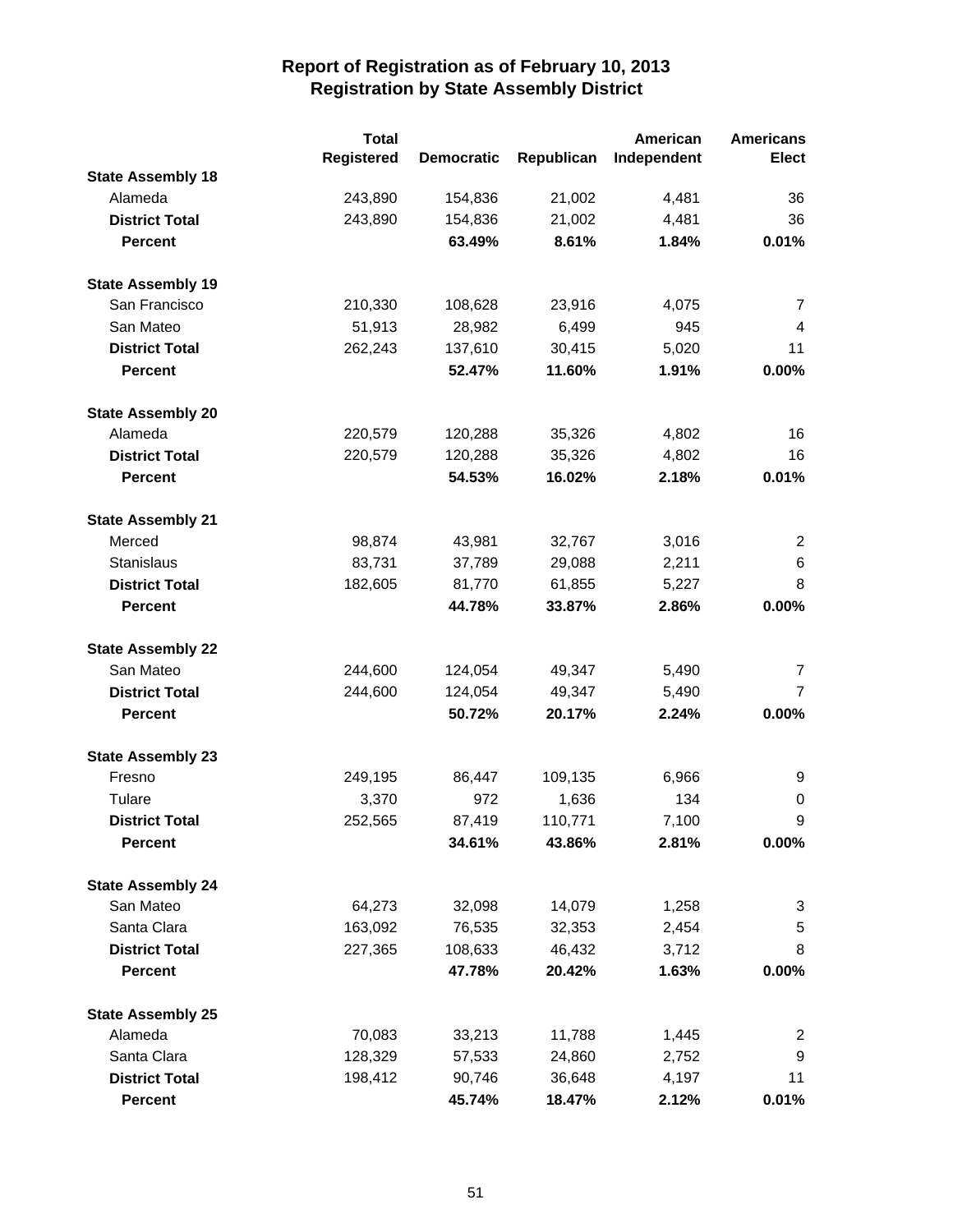|                          |       |             | Peace and |        | <b>No Party</b>   |
|--------------------------|-------|-------------|-----------|--------|-------------------|
|                          | Green | Libertarian | Freedom   | Other  | <b>Preference</b> |
| <b>State Assembly 18</b> |       |             |           |        |                   |
| Alameda                  | 3,367 | 942         | 1,144     | 13,870 | 44,212            |
| <b>District Total</b>    | 3,367 | 942         | 1,144     | 13,870 | 44,212            |
| <b>Percent</b>           | 1.38% | 0.39%       | 0.47%     | 5.69%  | 18.13%            |
| <b>State Assembly 19</b> |       |             |           |        |                   |
| San Francisco            | 2,764 | 1,258       | 607       | 542    | 68,533            |
| San Mateo                | 250   | 173         | 138       | 114    | 14,808            |
| <b>District Total</b>    | 3,014 | 1,431       | 745       | 656    | 83,341            |
| <b>Percent</b>           | 1.15% | 0.55%       | 0.28%     | 0.25%  | 31.78%            |
| <b>State Assembly 20</b> |       |             |           |        |                   |
| Alameda                  | 1,286 | 1,024       | 702       | 11,856 | 45,279            |
| <b>District Total</b>    | 1,286 | 1,024       | 702       | 11,856 | 45,279            |
| <b>Percent</b>           | 0.58% | 0.46%       | 0.32%     | 5.37%  | 20.53%            |
| <b>State Assembly 21</b> |       |             |           |        |                   |
| Merced                   | 568   | 483         | 318       | 180    | 17,559            |
| <b>Stanislaus</b>        | 260   | 410         | 302       | 769    | 12,896            |
| <b>District Total</b>    | 828   | 893         | 620       | 949    | 30,455            |
| <b>Percent</b>           | 0.45% | 0.49%       | 0.34%     | 0.52%  | 16.68%            |
| <b>State Assembly 22</b> |       |             |           |        |                   |
| San Mateo                | 1,707 | 1,274       | 453       | 499    | 61,769            |
| <b>District Total</b>    | 1,707 | 1,274       | 453       | 499    | 61,769            |
| <b>Percent</b>           | 0.70% | 0.52%       | 0.19%     | 0.20%  | 25.25%            |
| <b>State Assembly 23</b> |       |             |           |        |                   |
| Fresno                   | 1,030 | 1,268       | 520       | 3,012  | 40,808            |
| Tulare                   | 20    | 29          | 15        | 11     | 553               |
| <b>District Total</b>    | 1,050 | 1,297       | 535       | 3,023  | 41,361            |
| <b>Percent</b>           | 0.42% | 0.51%       | 0.21%     | 1.20%  | 16.38%            |
| <b>State Assembly 24</b> |       |             |           |        |                   |
| San Mateo                | 564   | 405         | 144       | 141    | 15,581            |
| Santa Clara              | 1,053 | 1,062       | 205       | 285    | 49,140            |
| <b>District Total</b>    | 1,617 | 1,467       | 349       | 426    | 64,721            |
| <b>Percent</b>           | 0.71% | 0.65%       | 0.15%     | 0.19%  | 28.47%            |
| <b>State Assembly 25</b> |       |             |           |        |                   |
| Alameda                  | 308   | 310         | 156       | 4,655  | 18,206            |
| Santa Clara              | 540   | 663         | 363       | 250    | 41,359            |
| <b>District Total</b>    | 848   | 973         | 519       | 4,905  | 59,565            |
| <b>Percent</b>           | 0.43% | 0.49%       | 0.26%     | 2.47%  | 30.02%            |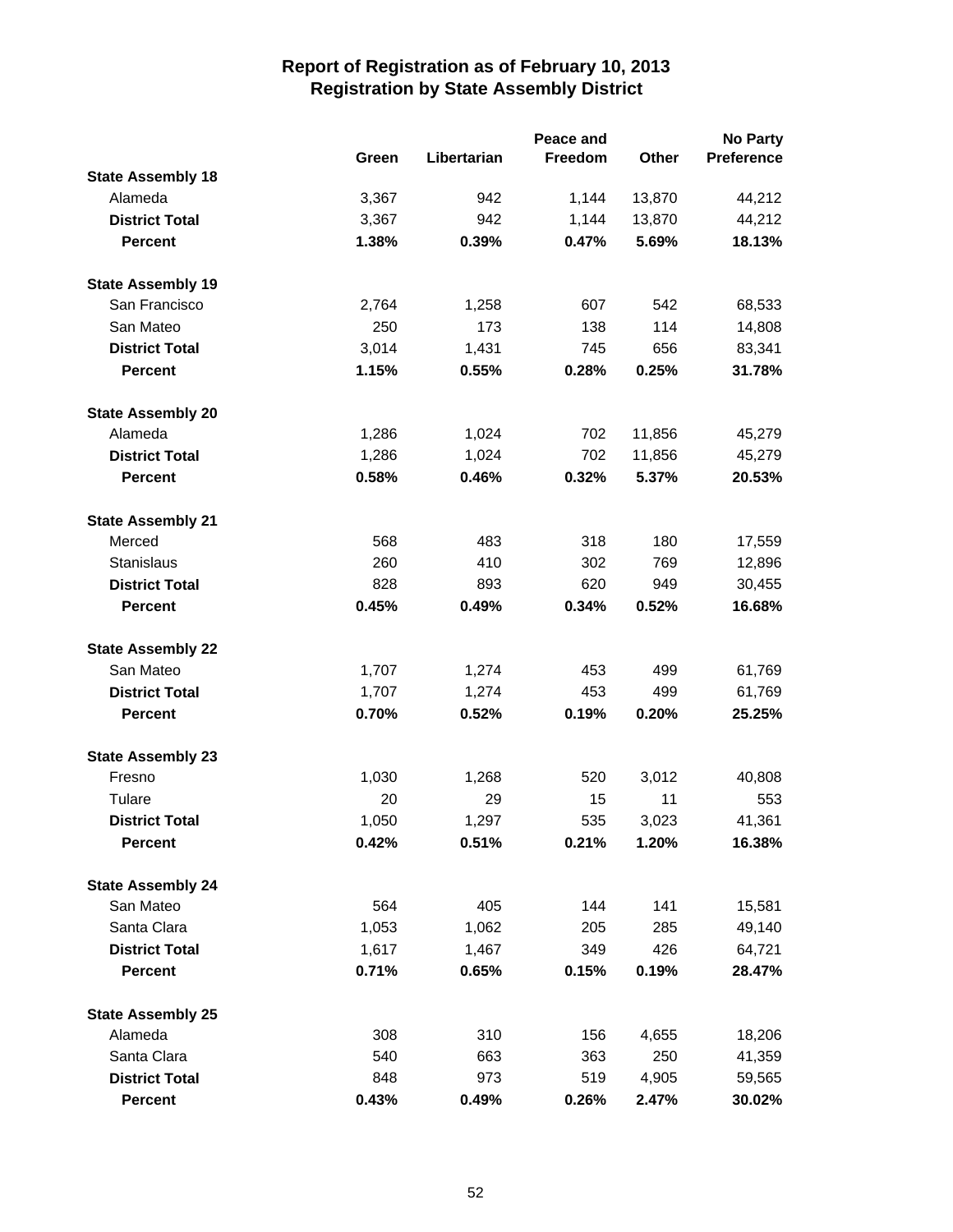|                          | <b>Total</b>      |                   |            | American    | <b>Americans</b> |
|--------------------------|-------------------|-------------------|------------|-------------|------------------|
|                          | <b>Registered</b> | <b>Democratic</b> | Republican | Independent | <b>Elect</b>     |
| <b>State Assembly 26</b> |                   |                   |            |             |                  |
| Inyo                     | 9,922             | 3,066             | 4,271      | 414         | 0                |
| Kern                     | 8,850             | 2,396             | 4,057      | 526         | $\mathbf 0$      |
| Tulare                   | 141,493           | 48,211            | 61,700     | 4,692       | 13               |
| <b>District Total</b>    | 160,265           | 53,673            | 70,028     | 5,632       | 13               |
| <b>Percent</b>           |                   | 33.49%            | 43.70%     | 3.51%       | 0.01%            |
| <b>State Assembly 27</b> |                   |                   |            |             |                  |
| Santa Clara              | 180,318           | 89,368            | 30,978     | 3,855       | 11               |
| <b>District Total</b>    | 180,318           | 89,368            | 30,978     | 3,855       | 11               |
| <b>Percent</b>           |                   | 49.56%            | 17.18%     | 2.14%       | 0.01%            |
| <b>State Assembly 28</b> |                   |                   |            |             |                  |
| Santa Clara              | 246,445           | 106,312           | 61,545     | 5,335       | 7                |
| <b>District Total</b>    | 246,445           | 106,312           | 61,545     | 5,335       | $\overline{7}$   |
| <b>Percent</b>           |                   | 43.14%            | 24.97%     | 2.16%       | 0.00%            |
| <b>State Assembly 29</b> |                   |                   |            |             |                  |
| Monterey                 | 90,494            | 41,951            | 24,534     | 2,448       | 9                |
| Santa Clara              | 50,126            | 21,778            | 13,003     | 1,261       | $\overline{2}$   |
| Santa Cruz               | 136,366           | 72,198            | 23,040     | 3,315       | $\overline{2}$   |
| <b>District Total</b>    | 276,986           | 135,927           | 60,577     | 7,024       | 13               |
| <b>Percent</b>           |                   | 49.07%            | 21.87%     | 2.54%       | 0.00%            |
| <b>State Assembly 30</b> |                   |                   |            |             |                  |
| Monterey                 | 77,751            | 45,089            | 16,187     | 1,479       | 3                |
| San Benito               | 26,694            | 12,643            | 7,847      | 679         | 1                |
| Santa Clara              | 49,000            | 21,453            | 14,529     | 1,352       | $\overline{2}$   |
| Santa Cruz               | 21,878            | 13,614            | 3,011      | 384         | $\overline{2}$   |
| <b>District Total</b>    | 175,323           | 92,799            | 41,574     | 3,894       | 8                |
| <b>Percent</b>           |                   | 52.93%            | 23.71%     | 2.22%       | 0.00%            |
| <b>State Assembly 31</b> |                   |                   |            |             |                  |
| Fresno                   | 166,081           | 80,466            | 49,375     | 3,886       | 6                |
| <b>District Total</b>    | 166,081           | 80,466            | 49,375     | 3,886       | 6                |
| <b>Percent</b>           |                   | 48.45%            | 29.73%     | 2.34%       | 0.00%            |
| <b>State Assembly 32</b> |                   |                   |            |             |                  |
| Kern                     | 82,516            | 47,955            | 17,793     | 1,816       | 4                |
| Kings                    | 48,485            | 17,336            | 21,893     | 1,236       | 2                |
| <b>District Total</b>    | 131,001           | 65,291            | 39,686     | 3,052       | 6                |
| <b>Percent</b>           |                   | 49.84%            | 30.29%     | 2.33%       | 0.00%            |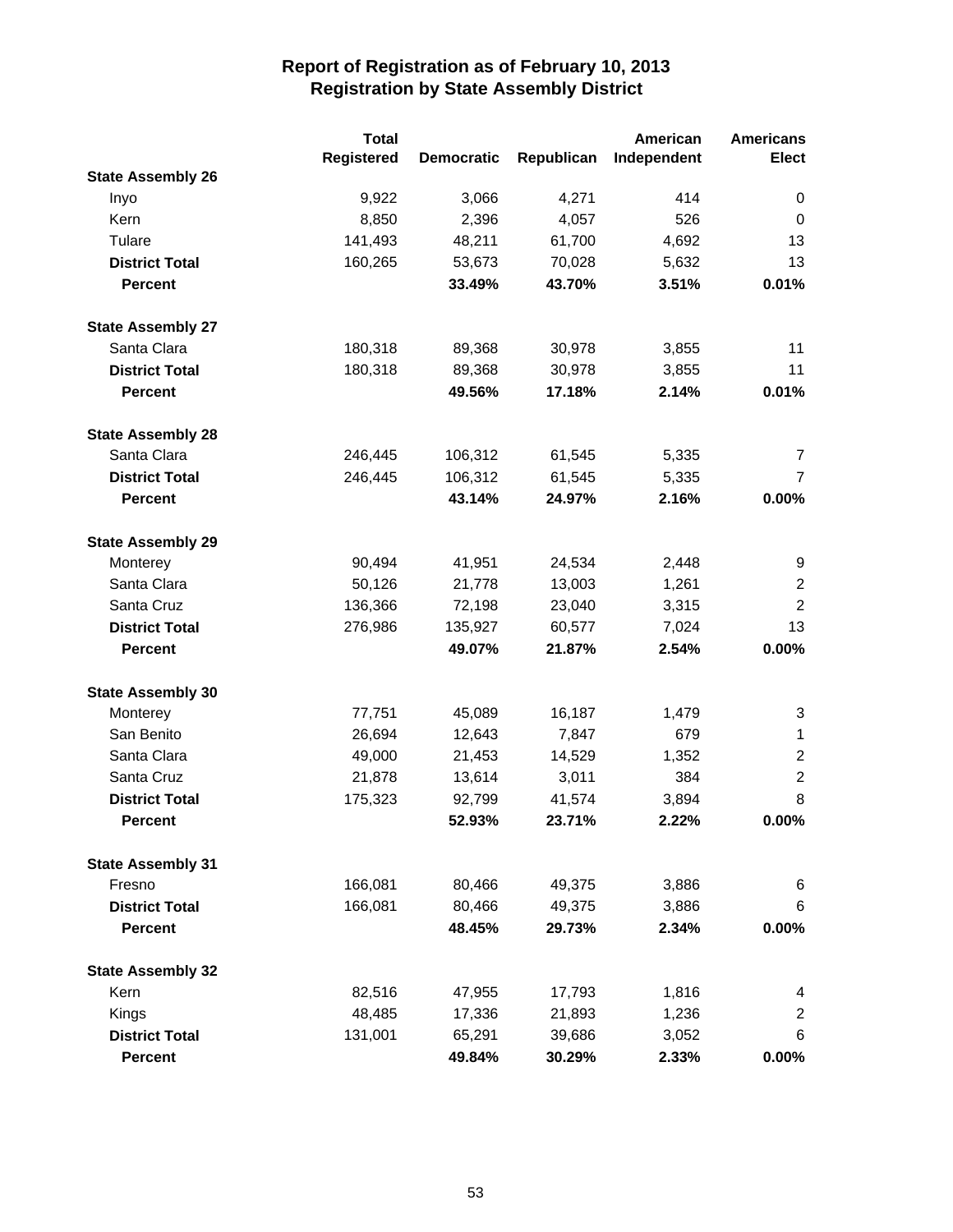|                          |       |             | Peace and |       | <b>No Party</b>   |
|--------------------------|-------|-------------|-----------|-------|-------------------|
|                          | Green | Libertarian | Freedom   | Other | <b>Preference</b> |
| <b>State Assembly 26</b> |       |             |           |       |                   |
| Inyo                     | 88    | 79          | 29        | 46    | 1,929             |
| Kern                     | 43    | 63          | 42        | 12    | 1,711             |
| Tulare                   | 454   | 708         | 439       | 254   | 25,022            |
| <b>District Total</b>    | 585   | 850         | 510       | 312   | 28,662            |
| <b>Percent</b>           | 0.37% | 0.53%       | 0.32%     | 0.19% | 17.88%            |
| <b>State Assembly 27</b> |       |             |           |       |                   |
| Santa Clara              | 869   | 909         | 736       | 344   | 53,248            |
| <b>District Total</b>    | 869   | 909         | 736       | 344   | 53,248            |
| <b>Percent</b>           | 0.48% | 0.50%       | 0.41%     | 0.19% | 29.53%            |
| <b>State Assembly 28</b> |       |             |           |       |                   |
| Santa Clara              | 1,389 | 1,602       | 442       | 500   | 69,313            |
| <b>District Total</b>    | 1,389 | 1,602       | 442       | 500   | 69,313            |
| <b>Percent</b>           | 0.56% | 0.65%       | 0.18%     | 0.20% | 28.13%            |
| <b>State Assembly 29</b> |       |             |           |       |                   |
| Monterey                 | 827   | 559         | 181       | 133   | 19,852            |
| Santa Clara              | 257   | 318         | 96        | 88    | 13,323            |
| Santa Cruz               | 2,984 | 1,305       | 455       | 1,367 | 31,700            |
| <b>District Total</b>    | 4,068 | 2,182       | 732       | 1,588 | 64,875            |
| <b>Percent</b>           | 1.47% | 0.79%       | 0.26%     | 0.57% | 23.42%            |
| <b>State Assembly 30</b> |       |             |           |       |                   |
| Monterey                 | 302   | 293         | 211       | 108   | 14,079            |
| San Benito               | 144   | 143         | 73        | 46    | 5,118             |
| Santa Clara              | 218   | 289         | 108       | 75    | 10,974            |
| Santa Cruz               | 161   | 83          | 100       | 116   | 4,407             |
| <b>District Total</b>    | 825   | 808         | 492       | 345   | 34,578            |
| <b>Percent</b>           | 0.47% | 0.46%       | 0.28%     | 0.20% | 19.72%            |
| <b>State Assembly 31</b> |       |             |           |       |                   |
| Fresno                   | 562   | 674         | 577       | 1,758 | 28,777            |
| <b>District Total</b>    | 562   | 674         | 577       | 1,758 | 28,777            |
| <b>Percent</b>           | 0.34% | 0.41%       | 0.35%     | 1.06% | 17.33%            |
| <b>State Assembly 32</b> |       |             |           |       |                   |
| Kern                     | 124   | 267         | 319       | 103   | 14,135            |
| Kings                    | 94    | 214         | 86        | 161   | 7,463             |
| <b>District Total</b>    | 218   | 481         | 405       | 264   | 21,598            |
| <b>Percent</b>           | 0.17% | 0.37%       | 0.31%     | 0.20% | 16.49%            |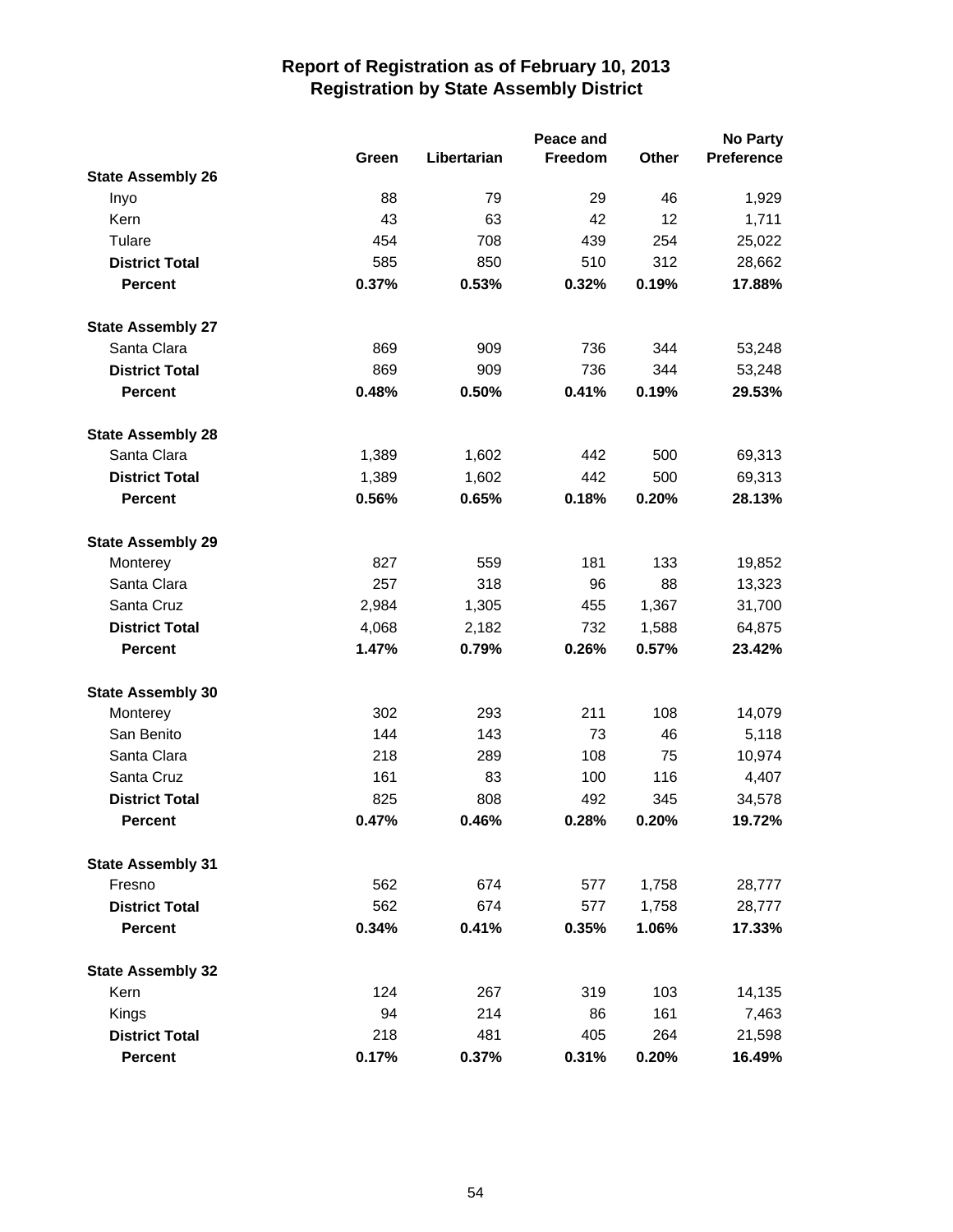|                          | <b>Total</b> |                   |            | American    | <b>Americans</b> |
|--------------------------|--------------|-------------------|------------|-------------|------------------|
|                          | Registered   | <b>Democratic</b> | Republican | Independent | <b>Elect</b>     |
| <b>State Assembly 33</b> |              |                   |            |             |                  |
| San Bernardino           | 198,914      | 67,251            | 78,601     | 9,559       | 8                |
| <b>District Total</b>    | 198,914      | 67,251            | 78,601     | 9,559       | 8                |
| <b>Percent</b>           |              | 33.81%            | 39.52%     | 4.81%       | 0.00%            |
| <b>State Assembly 34</b> |              |                   |            |             |                  |
| Kern                     | 224,454      | 63,126            | 107,983    | 7,728       | 7                |
| <b>District Total</b>    | 224,454      | 63,126            | 107,983    | 7,728       | $\overline{7}$   |
| <b>Percent</b>           |              | 28.12%            | 48.11%     | 3.44%       | 0.00%            |
| <b>State Assembly 35</b> |              |                   |            |             |                  |
| San Luis Obispo          | 156,516      | 52,937            | 61,640     | 4,303       | 4                |
| Santa Barbara            | 68,947       | 24,264            | 27,317     | 2,083       | 2                |
| <b>District Total</b>    | 225,463      | 77,201            | 88,957     | 6,386       | 6                |
| <b>Percent</b>           |              | 34.24%            | 39.46%     | 2.83%       | 0.00%            |
| <b>State Assembly 36</b> |              |                   |            |             |                  |
| Kern                     | 16,891       | 5,059             | 6,833      | 867         | $\mathbf{1}$     |
| Los Angeles              | 185,423      | 72,063            | 67,326     | 6,949       | 34               |
| San Bernardino           | 9,602        | 2,394             | 4,669      | 523         | $\mathbf{1}$     |
| <b>District Total</b>    | 211,916      | 79,516            | 78,828     | 8,339       | 36               |
| <b>Percent</b>           |              | 37.52%            | 37.20%     | 3.94%       | 0.02%            |
| <b>State Assembly 37</b> |              |                   |            |             |                  |
| San Luis Obispo          | 0            | 0                 | 0          | 0           | 0                |
| Santa Barbara            | 128,728      | 57,514            | 33,494     | 2,970       | 3                |
| Ventura                  | 131,077      | 57,213            | 40,681     | 3,404       | 3                |
| <b>District Total</b>    | 259,805      | 114,727           | 74,175     | 6,374       | 6                |
| <b>Percent</b>           |              | 44.16%            | 28.55%     | 2.45%       | 0.00%            |
| <b>State Assembly 38</b> |              |                   |            |             |                  |
| Los Angeles              | 191,786      | 68,216            | 73,842     | 5,385       | 47               |
| Ventura                  | 72,967       | 22,101            | 32,532     | 2,051       | 3                |
| <b>District Total</b>    | 264,753      | 90,317            | 106,374    | 7,436       | 50               |
| <b>Percent</b>           |              | 34.11%            | 40.18%     | 2.81%       | 0.02%            |
| <b>State Assembly 39</b> |              |                   |            |             |                  |
| Los Angeles              | 196,913      | 103,739           | 35,557     | 4,639       | 797              |
| <b>District Total</b>    | 196,913      | 103,739           | 35,557     | 4,639       | 797              |
| Percent                  |              | 52.68%            | 18.06%     | 2.36%       | 0.40%            |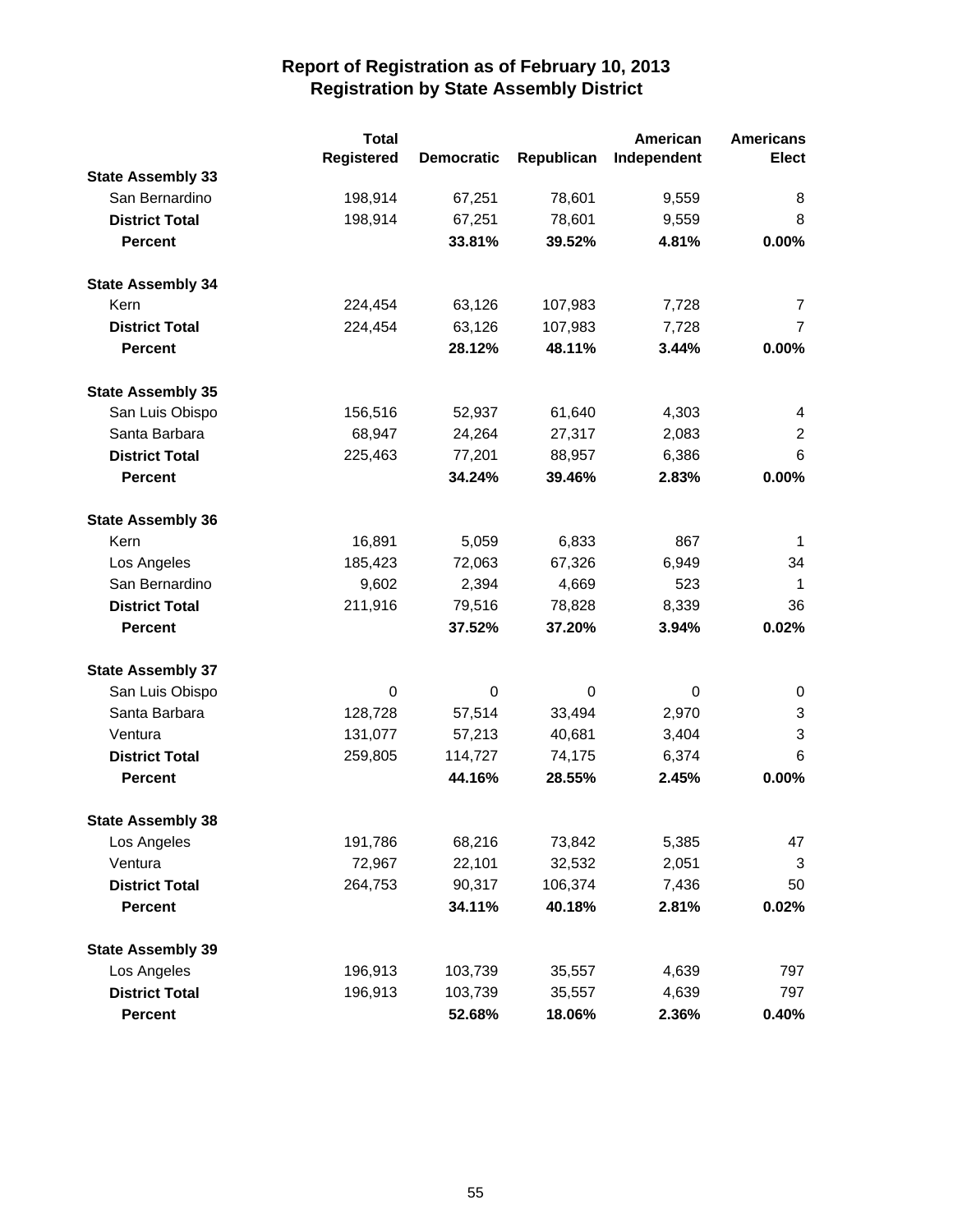|                          |                  |             | Peace and |                  | <b>No Party</b> |
|--------------------------|------------------|-------------|-----------|------------------|-----------------|
|                          | Green            | Libertarian | Freedom   | Other            | Preference      |
| <b>State Assembly 33</b> |                  |             |           |                  |                 |
| San Bernardino           | 737              | 1,370       | 682       | 550              | 40,156          |
| <b>District Total</b>    | 737              | 1,370       | 682       | 550              | 40,156          |
| <b>Percent</b>           | 0.37%            | 0.69%       | 0.34%     | 0.28%            | 20.19%          |
| <b>State Assembly 34</b> |                  |             |           |                  |                 |
| Kern                     | 614              | 1,482       | 509       | 238              | 42,767          |
| <b>District Total</b>    | 614              | 1,482       | 509       | 238              | 42,767          |
| <b>Percent</b>           | 0.27%            | 0.66%       | 0.23%     | 0.11%            | 19.05%          |
| <b>State Assembly 35</b> |                  |             |           |                  |                 |
| San Luis Obispo          | 1,394            | 1,303       | 327       | 1,846            | 32,762          |
| Santa Barbara            | 209              | 357         | 181       | 692              | 13,842          |
| <b>District Total</b>    | 1,603            | 1,660       | 508       | 2,538            | 46,604          |
| <b>Percent</b>           | 0.71%            | 0.74%       | 0.23%     | 1.13%            | 20.67%          |
| <b>State Assembly 36</b> |                  |             |           |                  |                 |
| Kern                     | 50               | 135         | 56        | 21               | 3,869           |
| Los Angeles              | 590              | 1,042       | 643       | 9,256            | 27,520          |
| San Bernardino           | 56               | 105         | 16        | 40               | 1,798           |
| <b>District Total</b>    | 696              | 1,282       | 715       | 9,317            | 33,187          |
| <b>Percent</b>           | 0.33%            | 0.60%       | 0.34%     | 4.40%            | 15.66%          |
| <b>State Assembly 37</b> |                  |             |           |                  |                 |
| San Luis Obispo          | $\boldsymbol{0}$ | 0           | 0         | $\boldsymbol{0}$ | 0               |
| Santa Barbara            | 1,271            | 982         | 246       | 1,354            | 30,894          |
| Ventura                  | 1,095            | 834         | 298       | 1,851            | 25,698          |
| <b>District Total</b>    | 2,366            | 1,816       | 544       | 3,205            | 56,592          |
| <b>Percent</b>           | 0.91%            | 0.70%       | 0.21%     | 1.23%            | 21.78%          |
| <b>State Assembly 38</b> |                  |             |           |                  |                 |
| Los Angeles              | 763              | 1,155       | 439       | 9,132            | 32,807          |
| Ventura                  | 302              | 533         | 133       | 957              | 14,355          |
| <b>District Total</b>    | 1,065            | 1,688       | 572       | 10,089           | 47,162          |
| <b>Percent</b>           | 0.40%            | 0.64%       | 0.22%     | 3.81%            | 17.81%          |
| <b>State Assembly 39</b> |                  |             |           |                  |                 |
| Los Angeles              | 1,171            | 1,198       | 1,173     | 11,181           | 37,458          |
| <b>District Total</b>    | 1,171            | 1,198       | 1,173     | 11,181           | 37,458          |
| <b>Percent</b>           | 0.59%            | 0.61%       | 0.60%     | 5.68%            | 19.02%          |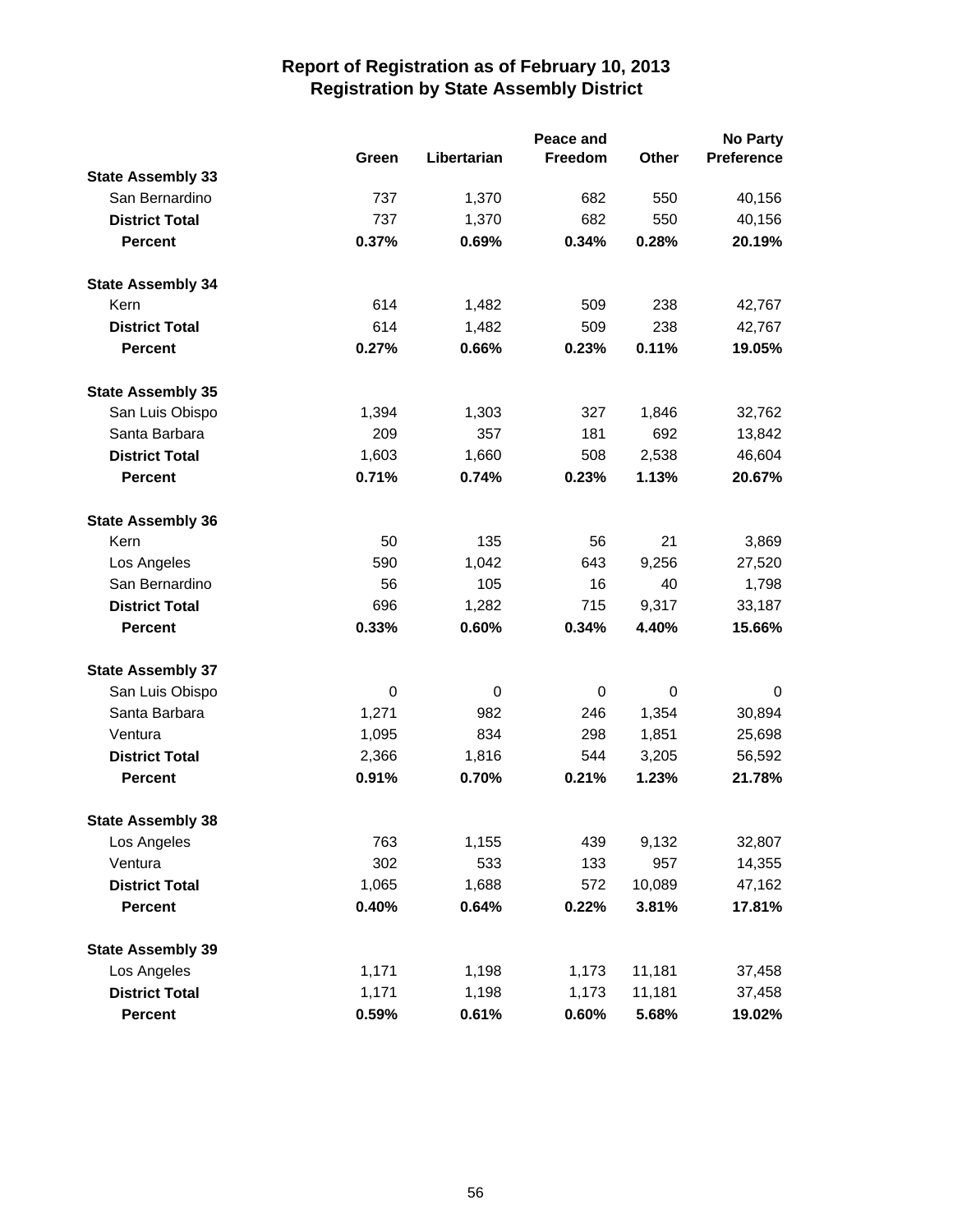|                          | <b>Total</b> |                   |            | American    | <b>Americans</b> |
|--------------------------|--------------|-------------------|------------|-------------|------------------|
|                          | Registered   | <b>Democratic</b> | Republican | Independent | <b>Elect</b>     |
| <b>State Assembly 40</b> |              |                   |            |             |                  |
| San Bernardino           | 214,820      | 82,305            | 78,875     | 7,318       | 12               |
| <b>District Total</b>    | 214,820      | 82,305            | 78,875     | 7,318       | 12               |
| <b>Percent</b>           |              | 38.31%            | 36.72%     | 3.41%       | 0.01%            |
| <b>State Assembly 41</b> |              |                   |            |             |                  |
| Los Angeles              | 227,263      | 103,380           | 65,475     | 5,087       | 13               |
| San Bernardino           | 54,881       | 17,923            | 24,092     | 1,683       | 3                |
| <b>District Total</b>    | 282,144      | 121,303           | 89,567     | 6,770       | 16               |
| <b>Percent</b>           |              | 42.99%            | 31.75%     | 2.40%       | 0.01%            |
| <b>State Assembly 42</b> |              |                   |            |             |                  |
| Riverside                | 159,792      | 57,458            | 65,739     | 5,283       | 5                |
| San Bernardino           | 56,845       | 16,185            | 25,590     | 2,680       | 1                |
| <b>District Total</b>    | 216,637      | 73,643            | 91,329     | 7,963       | 6                |
| <b>Percent</b>           |              | 33.99%            | 42.16%     | 3.68%       | 0.00%            |
| <b>State Assembly 43</b> |              |                   |            |             |                  |
| Los Angeles              | 258,659      | 115,739           | 63,623     | 5,771       | 57               |
| <b>District Total</b>    | 258,659      | 115,739           | 63,623     | 5,771       | 57               |
| <b>Percent</b>           |              | 44.75%            | 24.60%     | 2.23%       | 0.02%            |
| <b>State Assembly 44</b> |              |                   |            |             |                  |
| Los Angeles              | 6,398        | 2,044             | 2,693      | 159         | 0                |
| Ventura                  | 225,722      | 86,653            | 81,433     | 5,590       | $\overline{7}$   |
| <b>District Total</b>    | 232,120      | 88,697            | 84,126     | 5,749       | $\overline{7}$   |
| <b>Percent</b>           |              | 38.21%            | 36.24%     | 2.48%       | 0.00%            |
| <b>State Assembly 45</b> |              |                   |            |             |                  |
| Los Angeles              | 255,735      | 125,216           | 64,650     | 5,843       | 59               |
| Ventura                  | 1,388        | 495               | 534        | 27          | 0                |
| <b>District Total</b>    | 257,123      | 125,711           | 65,184     | 5,870       | 59               |
| <b>Percent</b>           |              | 48.89%            | 25.35%     | 2.28%       | 0.02%            |
| <b>State Assembly 46</b> |              |                   |            |             |                  |
| Los Angeles              | 218,485      | 115,683           | 37,927     | 5,307       | 253              |
| <b>District Total</b>    | 218,485      | 115,683           | 37,927     | 5,307       | 253              |
| <b>Percent</b>           |              | 52.95%            | 17.36%     | 2.43%       | 0.12%            |
| <b>State Assembly 47</b> |              |                   |            |             |                  |
| San Bernardino           | 177,062      | 87,581            | 44,755     | 4,961       | 32               |
| <b>District Total</b>    | 177,062      | 87,581            | 44,755     | 4,961       | 32               |
| <b>Percent</b>           |              | 49.46%            | 25.28%     | 2.80%       | 0.02%            |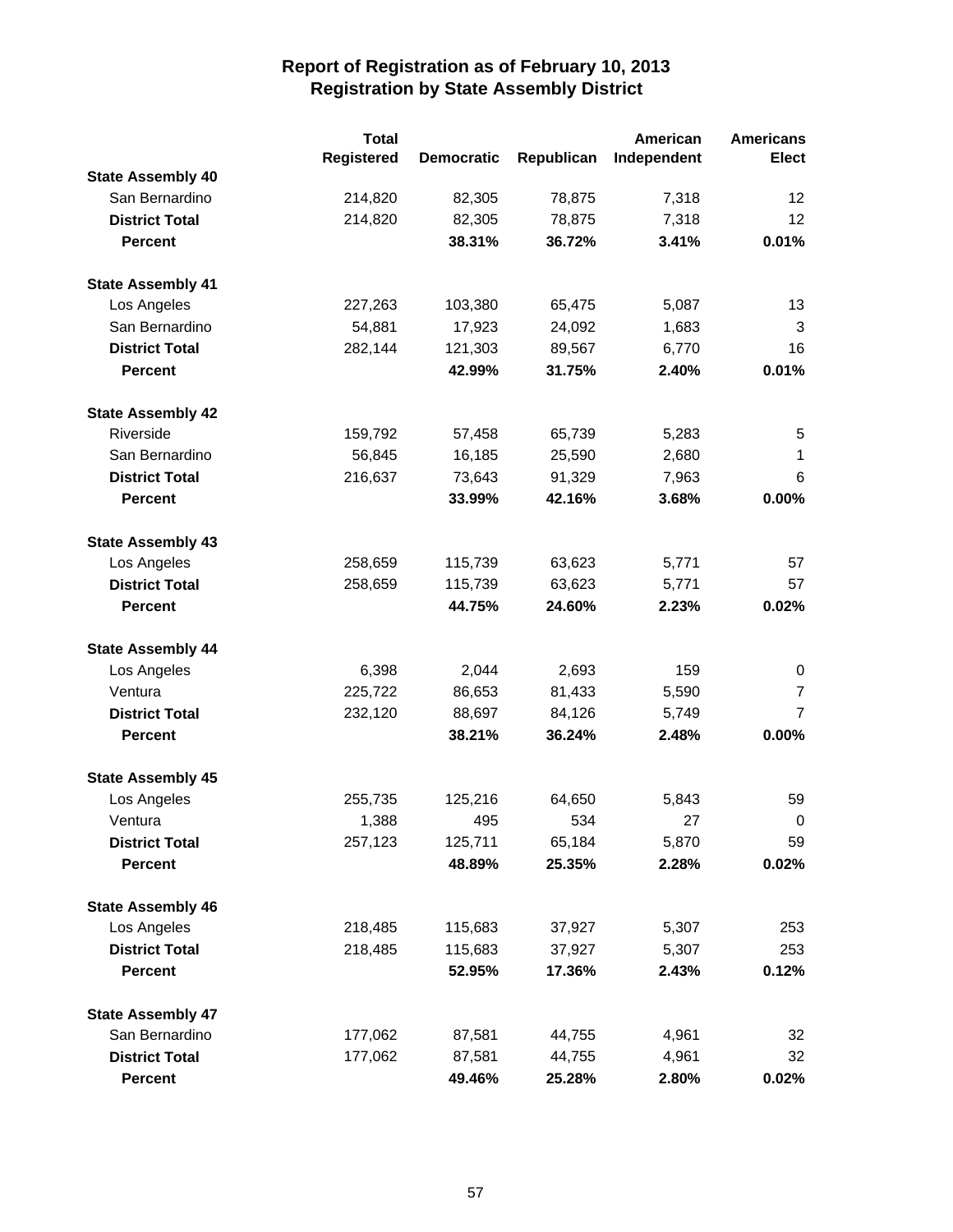|                          |       |                | Peace and |        | <b>No Party</b>   |
|--------------------------|-------|----------------|-----------|--------|-------------------|
|                          | Green | Libertarian    | Freedom   | Other  | <b>Preference</b> |
| <b>State Assembly 40</b> |       |                |           |        |                   |
| San Bernardino           | 821   | 1,216          | 701       | 433    | 43,139            |
| <b>District Total</b>    | 821   | 1,216          | 701       | 433    | 43,139            |
| <b>Percent</b>           | 0.38% | 0.57%          | 0.33%     | 0.20%  | 20.08%            |
| <b>State Assembly 41</b> |       |                |           |        |                   |
| Los Angeles              | 1,492 | 1,351          | 871       | 10,991 | 38,603            |
| San Bernardino           | 248   | 328            | 137       | 100    | 10,367            |
| <b>District Total</b>    | 1,740 | 1,679          | 1,008     | 11,091 | 48,970            |
| <b>Percent</b>           | 0.62% | 0.60%          | 0.36%     | 3.93%  | 17.36%            |
| <b>State Assembly 42</b> |       |                |           |        |                   |
| Riverside                | 419   | 820            | 330       | 1,309  | 28,429            |
| San Bernardino           | 279   | 471            | 152       | 196    | 11,291            |
| <b>District Total</b>    | 698   | 1,291          | 482       | 1,505  | 39,720            |
| <b>Percent</b>           | 0.32% | 0.60%          | 0.22%     | 0.69%  | 18.33%            |
| <b>State Assembly 43</b> |       |                |           |        |                   |
| Los Angeles              | 1,623 | 1,615          | 1,025     | 16,293 | 52,913            |
| <b>District Total</b>    | 1,623 | 1,615          | 1,025     | 16,293 | 52,913            |
| <b>Percent</b>           | 0.63% | 0.62%          | 0.40%     | 6.30%  | 20.46%            |
| <b>State Assembly 44</b> |       |                |           |        |                   |
| Los Angeles              | 26    | 42             | 12        | 344    | 1,078             |
| Ventura                  | 924   | 1,326          | 491       | 2,907  | 46,391            |
| <b>District Total</b>    | 950   | 1,368          | 503       | 3,251  | 47,469            |
| <b>Percent</b>           | 0.41% | 0.59%          | 0.22%     | 1.40%  | 20.45%            |
| <b>State Assembly 45</b> |       |                |           |        |                   |
| Los Angeles              | 1,310 | 1,486          | 968       | 12,810 | 43,393            |
| Ventura                  | 3     | $\overline{7}$ | 4         | 18     | 300               |
| <b>District Total</b>    | 1,313 | 1,493          | 972       | 12,828 | 43,693            |
| <b>Percent</b>           | 0.51% | 0.58%          | 0.38%     | 4.99%  | 16.99%            |
| <b>State Assembly 46</b> |       |                |           |        |                   |
| Los Angeles              | 1,344 | 1,427          | 927       | 13,942 | 41,675            |
| <b>District Total</b>    | 1,344 | 1,427          | 927       | 13,942 | 41,675            |
| <b>Percent</b>           | 0.62% | 0.65%          | 0.42%     | 6.38%  | 19.07%            |
| <b>State Assembly 47</b> |       |                |           |        |                   |
| San Bernardino           | 540   | 772            | 889       | 363    | 37,169            |
| <b>District Total</b>    | 540   | 772            | 889       | 363    | 37,169            |
| <b>Percent</b>           | 0.30% | 0.44%          | 0.50%     | 0.21%  | 20.99%            |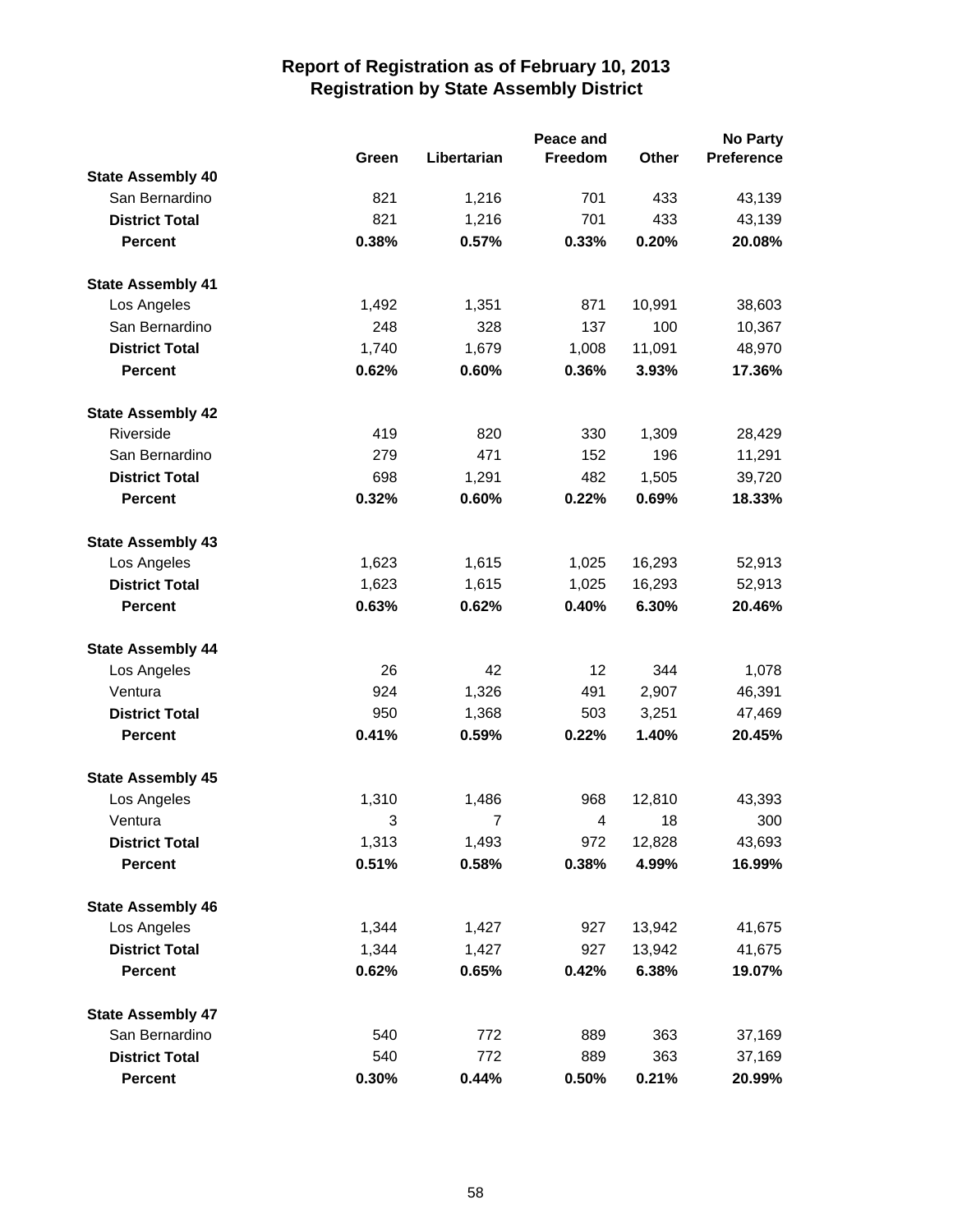|                          | <b>Total</b> |                   |            | American    | <b>Americans</b> |
|--------------------------|--------------|-------------------|------------|-------------|------------------|
|                          | Registered   | <b>Democratic</b> | Republican | Independent | <b>Elect</b>     |
| <b>State Assembly 48</b> |              |                   |            |             |                  |
| Los Angeles              | 215,617      | 100,222           | 58,619     | 5,301       | 90               |
| <b>District Total</b>    | 215,617      | 100,222           | 58,619     | 5,301       | 90               |
| <b>Percent</b>           |              | 46.48%            | 27.19%     | 2.46%       | 0.04%            |
| <b>State Assembly 49</b> |              |                   |            |             |                  |
| Los Angeles              | 207,296      | 85,003            | 49,369     | 3,902       | 23               |
| <b>District Total</b>    | 207,296      | 85,003            | 49,369     | 3,902       | 23               |
| <b>Percent</b>           |              | 41.01%            | 23.82%     | 1.88%       | 0.01%            |
| <b>State Assembly 50</b> |              |                   |            |             |                  |
| Los Angeles              | 318,749      | 165,580           | 58,085     | 6,954       | 40               |
| <b>District Total</b>    | 318,749      | 165,580           | 58,085     | 6,954       | 40               |
| <b>Percent</b>           |              | 51.95%            | 18.22%     | 2.18%       | 0.01%            |
| <b>State Assembly 51</b> |              |                   |            |             |                  |
| Los Angeles              | 197,047      | 117,149           | 23,114     | 3,551       | 83               |
| <b>District Total</b>    | 197,047      | 117,149           | 23,114     | 3,551       | 83               |
| <b>Percent</b>           |              | 59.45%            | 11.73%     | 1.80%       | 0.04%            |
| <b>State Assembly 52</b> |              |                   |            |             |                  |
| Los Angeles              | 58,866       | 30,640            | 11,927     | 1,324       | 11               |
| San Bernardino           | 118,204      | 53,447            | 35,395     | 3,284       | 6                |
| <b>District Total</b>    | 177,070      | 84,087            | 47,322     | 4,608       | 17               |
| <b>Percent</b>           |              | 47.49%            | 26.73%     | 2.60%       | 0.01%            |
| <b>State Assembly 53</b> |              |                   |            |             |                  |
| Los Angeles              | 148,521      | 87,018            | 16,334     | 2,864       | 83               |
| <b>District Total</b>    | 148,521      | 87,018            | 16,334     | 2,864       | 83               |
| <b>Percent</b>           |              | 58.59%            | 11.00%     | 1.93%       | 0.06%            |
| <b>State Assembly 54</b> |              |                   |            |             |                  |
| Los Angeles              | 280,302      | 176,840           | 30,623     | 5,440       | 72               |
| <b>District Total</b>    | 280,302      | 176,840           | 30,623     | 5,440       | 72               |
| <b>Percent</b>           |              | 63.09%            | 10.93%     | 1.94%       | 0.03%            |
| <b>State Assembly 55</b> |              |                   |            |             |                  |
| Los Angeles              | 88,764       | 31,902            | 25,447     | 1,843       | 9                |
| Orange                   | 112,792      | 31,692            | 54,727     | 2,969       | 10               |
| San Bernardino           | 39,309       | 12,517            | 15,968     | 1,113       | 5                |
| <b>District Total</b>    | 240,865      | 76,111            | 96,142     | 5,925       | 24               |
| <b>Percent</b>           |              | 31.60%            | 39.92%     | 2.46%       | 0.01%            |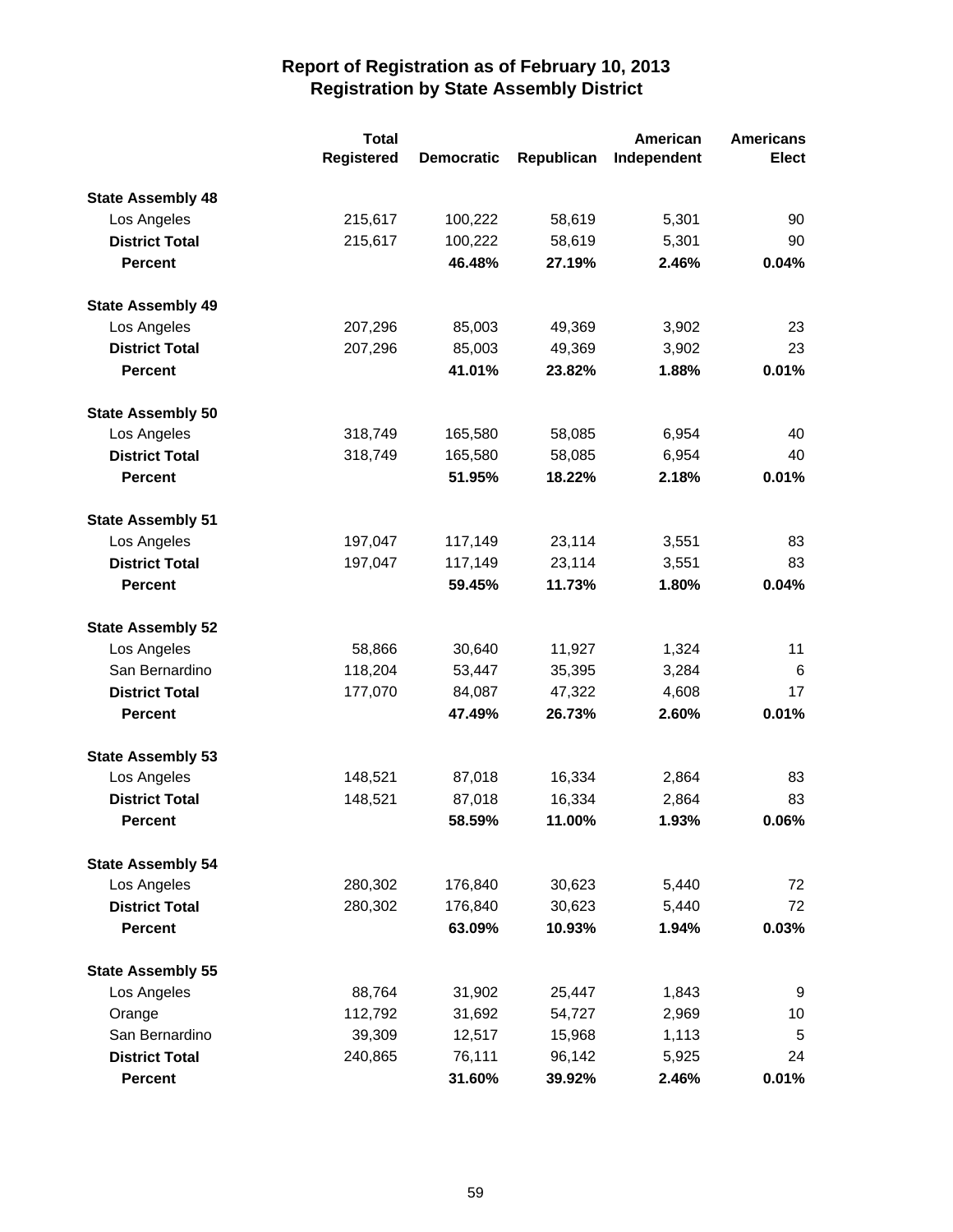|                          |       | Peace and   |                |              | <b>No Party</b>   |  |  |
|--------------------------|-------|-------------|----------------|--------------|-------------------|--|--|
|                          | Green | Libertarian | <b>Freedom</b> | <b>Other</b> | <b>Preference</b> |  |  |
| <b>State Assembly 48</b> |       |             |                |              |                   |  |  |
| Los Angeles              | 801   | 1,055       | 1,342          | 9,339        | 38,848            |  |  |
| <b>District Total</b>    | 801   | 1,055       | 1,342          | 9,339        | 38,848            |  |  |
| <b>Percent</b>           | 0.37% | 0.49%       | 0.62%          | 4.33%        | 18.02%            |  |  |
| <b>State Assembly 49</b> |       |             |                |              |                   |  |  |
| Los Angeles              | 765   | 856         | 1,247          | 11,023       | 55,108            |  |  |
| <b>District Total</b>    | 765   | 856         | 1,247          | 11,023       | 55,108            |  |  |
| <b>Percent</b>           | 0.37% | 0.41%       | 0.60%          | 5.32%        | 26.58%            |  |  |
| <b>State Assembly 50</b> |       |             |                |              |                   |  |  |
| Los Angeles              | 2,320 | 2,118       | 894            | 20,872       | 61,886            |  |  |
| <b>District Total</b>    | 2,320 | 2,118       | 894            | 20,872       | 61,886            |  |  |
| <b>Percent</b>           | 0.73% | 0.66%       | 0.28%          | 6.55%        | 19.42%            |  |  |
| <b>State Assembly 51</b> |       |             |                |              |                   |  |  |
| Los Angeles              | 1,590 | 1,015       | 1,765          | 10,863       | 37,917            |  |  |
| <b>District Total</b>    | 1,590 | 1,015       | 1,765          | 10,863       | 37,917            |  |  |
| <b>Percent</b>           | 0.81% | 0.52%       | 0.90%          | 5.51%        | 19.24%            |  |  |
| <b>State Assembly 52</b> |       |             |                |              |                   |  |  |
| Los Angeles              | 266   | 283         | 672            | 3,406        | 10,337            |  |  |
| San Bernardino           | 386   | 644         | 526            | 187          | 24,329            |  |  |
| <b>District Total</b>    | 652   | 927         | 1,198          | 3,593        | 34,666            |  |  |
| <b>Percent</b>           | 0.37% | 0.52%       | 0.68%          | 2.03%        | 19.58%            |  |  |
| <b>State Assembly 53</b> |       |             |                |              |                   |  |  |
| Los Angeles              | 965   | 745         | 1,244          | 10,748       | 28,520            |  |  |
| <b>District Total</b>    | 965   | 745         | 1,244          | 10,748       | 28,520            |  |  |
| <b>Percent</b>           | 0.65% | 0.50%       | 0.84%          | 7.24%        | 19.20%            |  |  |
| <b>State Assembly 54</b> |       |             |                |              |                   |  |  |
| Los Angeles              | 1,601 | 1,278       | 1,087          | 17,547       | 45,814            |  |  |
| <b>District Total</b>    | 1,601 | 1,278       | 1,087          | 17,547       | 45,814            |  |  |
| <b>Percent</b>           | 0.57% | 0.46%       | 0.39%          | 6.26%        | 16.34%            |  |  |
| <b>State Assembly 55</b> |       |             |                |              |                   |  |  |
| Los Angeles              | 292   | 347         | 359            | 4,817        | 23,748            |  |  |
| Orange                   | 368   | 764         | 206            | 369          | 21,687            |  |  |
| San Bernardino           | 107   | 215         | 101            | 72           | 9,211             |  |  |
| <b>District Total</b>    | 767   | 1,326       | 666            | 5,258        | 54,646            |  |  |
| <b>Percent</b>           | 0.32% | 0.55%       | 0.28%          | 2.18%        | 22.69%            |  |  |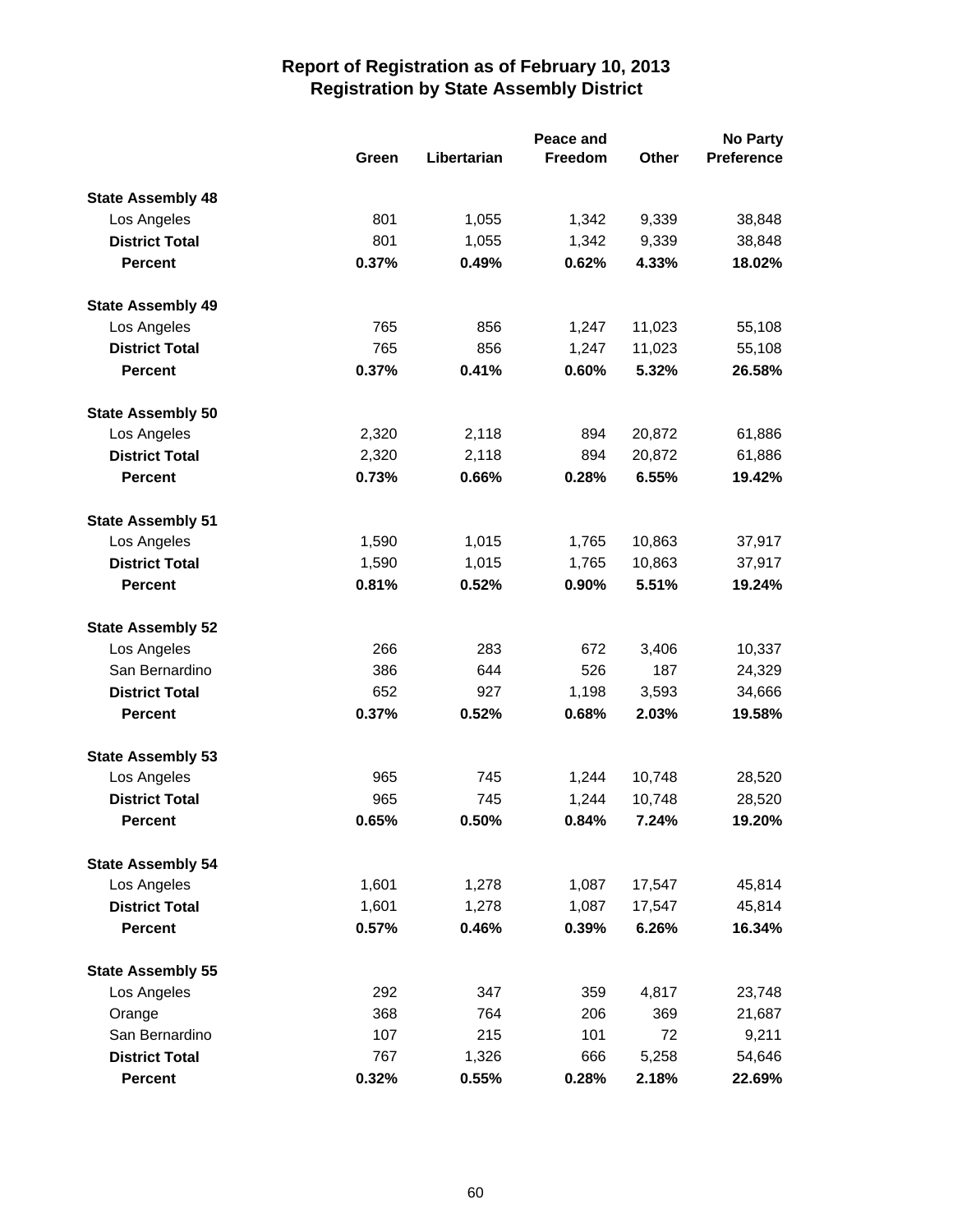|                          | <b>Total</b>      |                   |            | American    | <b>Americans</b> |
|--------------------------|-------------------|-------------------|------------|-------------|------------------|
|                          | <b>Registered</b> | <b>Democratic</b> | Republican | Independent | <b>Elect</b>     |
| <b>State Assembly 56</b> |                   |                   |            |             |                  |
| Imperial                 | 60,690            | 30,599            | 14,413     | 1,402       | 8                |
| Riverside                | 95,627            | 45,561            | 30,935     | 2,263       | 5                |
| <b>District Total</b>    | 156,317           | 76,160            | 45,348     | 3,665       | 13               |
| <b>Percent</b>           |                   | 48.72%            | 29.01%     | 2.34%       | 0.01%            |
| <b>State Assembly 57</b> |                   |                   |            |             |                  |
| Los Angeles              | 232,940           | 111,104           | 63,567     | 5,235       | 95               |
| <b>District Total</b>    | 232,940           | 111,104           | 63,567     | 5,235       | 95               |
| <b>Percent</b>           |                   | 47.70%            | 27.29%     | 2.25%       | 0.04%            |
| <b>State Assembly 58</b> |                   |                   |            |             |                  |
| Los Angeles              | 222,575           | 118,136           | 47,332     | 4,467       | 171              |
| <b>District Total</b>    | 222,575           | 118,136           | 47,332     | 4,467       | 171              |
| <b>Percent</b>           |                   | 53.08%            | 21.27%     | 2.01%       | 0.08%            |
| <b>State Assembly 59</b> |                   |                   |            |             |                  |
| Los Angeles              | 164,597           | 114,616           | 10,703     | 3,008       | 125              |
| <b>District Total</b>    | 164,597           | 114,616           | 10,703     | 3,008       | 125              |
| <b>Percent</b>           |                   | 69.63%            | 6.50%      | 1.83%       | 0.08%            |
| <b>State Assembly 60</b> |                   |                   |            |             |                  |
| Riverside                | 184,714           | 66,075            | 74,711     | 5,074       | 12               |
| <b>District Total</b>    | 184,714           | 66,075            | 74,711     | 5,074       | 12               |
| <b>Percent</b>           |                   | 35.77%            | 40.45%     | 2.75%       | 0.01%            |
| <b>State Assembly 61</b> |                   |                   |            |             |                  |
| Riverside                | 206,036           | 91,309            | 73,410     | 4,687       | 14               |
| <b>District Total</b>    | 206,036           | 91,309            | 73,410     | 4,687       | 14               |
| <b>Percent</b>           |                   | 44.32%            | 35.63%     | 2.27%       | 0.01%            |
| <b>State Assembly 62</b> |                   |                   |            |             |                  |
| Los Angeles              | 246,246           | 149,587           | 34,271     | 5,170       | 71               |
| <b>District Total</b>    | 246,246           | 149,587           | 34,271     | 5,170       | 71               |
| <b>Percent</b>           |                   | 60.75%            | 13.92%     | 2.10%       | 0.03%            |
| <b>State Assembly 63</b> |                   |                   |            |             |                  |
| Los Angeles              | 187,583           | 107,519           | 32,479     | 3,819       | 106              |
| <b>District Total</b>    | 187,583           | 107,519           | 32,479     | 3,819       | 106              |
| <b>Percent</b>           |                   | 57.32%            | 17.31%     | 2.04%       | 0.06%            |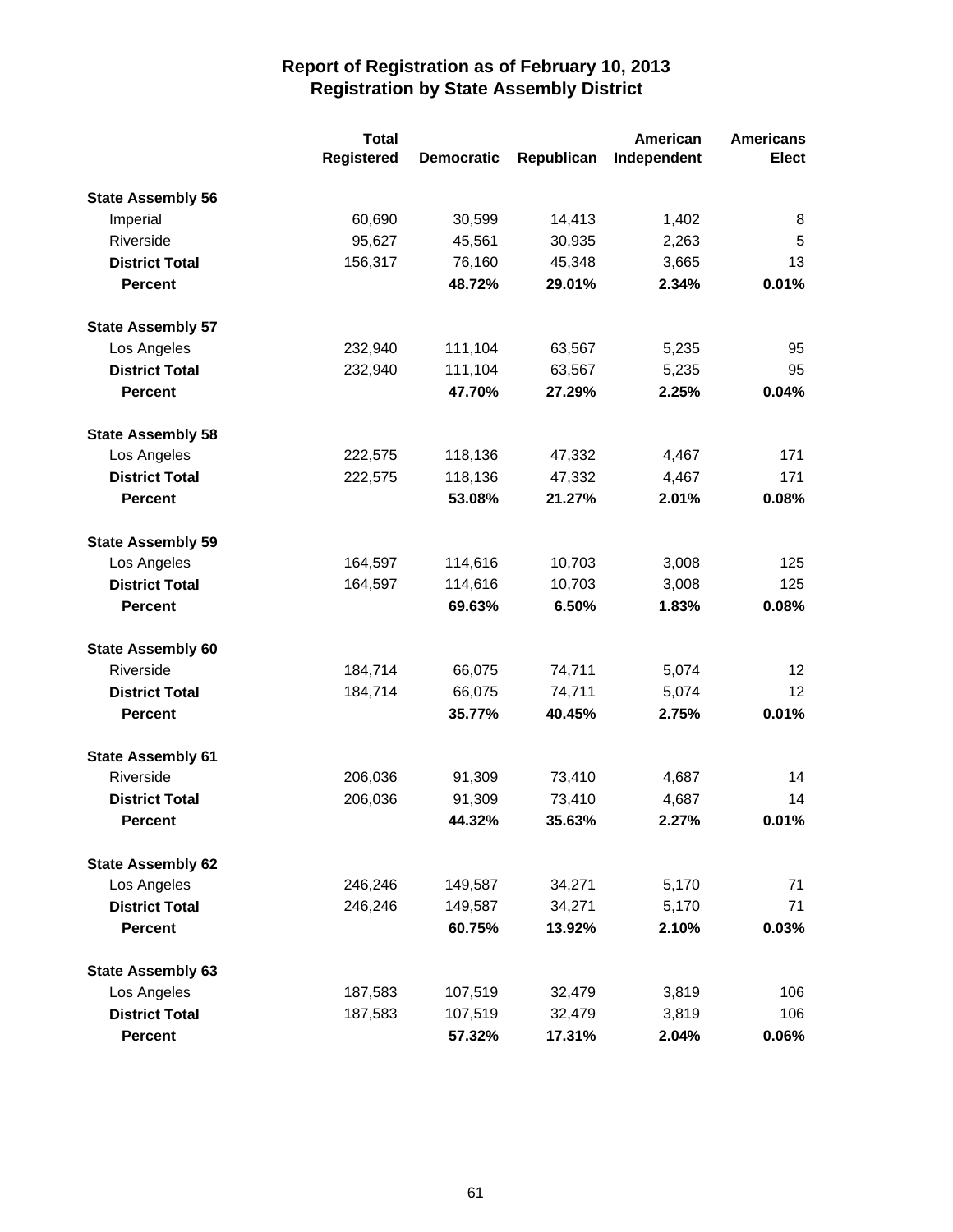|                          |       |             | Peace and |        | <b>No Party</b>   |
|--------------------------|-------|-------------|-----------|--------|-------------------|
|                          | Green | Libertarian | Freedom   | Other  | <b>Preference</b> |
| <b>State Assembly 56</b> |       |             |           |        |                   |
| Imperial                 | 141   | 215         | 255       | 358    | 13,299            |
| Riverside                | 195   | 393         | 229       | 674    | 15,372            |
| <b>District Total</b>    | 336   | 608         | 484       | 1,032  | 28,671            |
| <b>Percent</b>           | 0.21% | 0.39%       | 0.31%     | 0.66%  | 18.34%            |
| <b>State Assembly 57</b> |       |             |           |        |                   |
| Los Angeles              | 801   | 1,119       | 1,315     | 9,528  | 40,176            |
| <b>District Total</b>    | 801   | 1,119       | 1,315     | 9,528  | 40,176            |
| <b>Percent</b>           | 0.34% | 0.48%       | 0.56%     | 4.09%  | 17.25%            |
| <b>State Assembly 58</b> |       |             |           |        |                   |
| Los Angeles              | 702   | 942         | 1,486     | 9,548  | 39,791            |
| <b>District Total</b>    | 702   | 942         | 1,486     | 9,548  | 39,791            |
| <b>Percent</b>           | 0.32% | 0.42%       | 0.67%     | 4.29%  | 17.88%            |
| <b>State Assembly 59</b> |       |             |           |        |                   |
| Los Angeles              | 560   | 513         | 1,390     | 9,351  | 24,331            |
| <b>District Total</b>    | 560   | 513         | 1,390     | 9,351  | 24,331            |
| <b>Percent</b>           | 0.34% | 0.31%       | 0.84%     | 5.68%  | 14.78%            |
| <b>State Assembly 60</b> |       |             |           |        |                   |
| Riverside                | 509   | 1,049       | 543       | 1,421  | 35,320            |
| <b>District Total</b>    | 509   | 1,049       | 543       | 1,421  | 35,320            |
| <b>Percent</b>           | 0.28% | 0.57%       | 0.29%     | 0.77%  | 19.12%            |
| <b>State Assembly 61</b> |       |             |           |        |                   |
| Riverside                | 644   | 1,025       | 582       | 1,440  | 32,925            |
| <b>District Total</b>    | 644   | 1,025       | 582       | 1,440  | 32,925            |
| <b>Percent</b>           | 0.31% | 0.50%       | 0.28%     | 0.70%  | 15.98%            |
| <b>State Assembly 62</b> |       |             |           |        |                   |
| Los Angeles              | 1,296 | 1,233       | 1,202     | 13,280 | 40,136            |
| <b>District Total</b>    | 1,296 | 1,233       | 1,202     | 13,280 | 40,136            |
| <b>Percent</b>           | 0.53% | 0.50%       | 0.49%     | 5.39%  | 16.30%            |
| <b>State Assembly 63</b> |       |             |           |        |                   |
| Los Angeles              | 663   | 826         | 1,470     | 8,652  | 32,049            |
| <b>District Total</b>    | 663   | 826         | 1,470     | 8,652  | 32,049            |
| <b>Percent</b>           | 0.35% | 0.44%       | 0.78%     | 4.61%  | 17.09%            |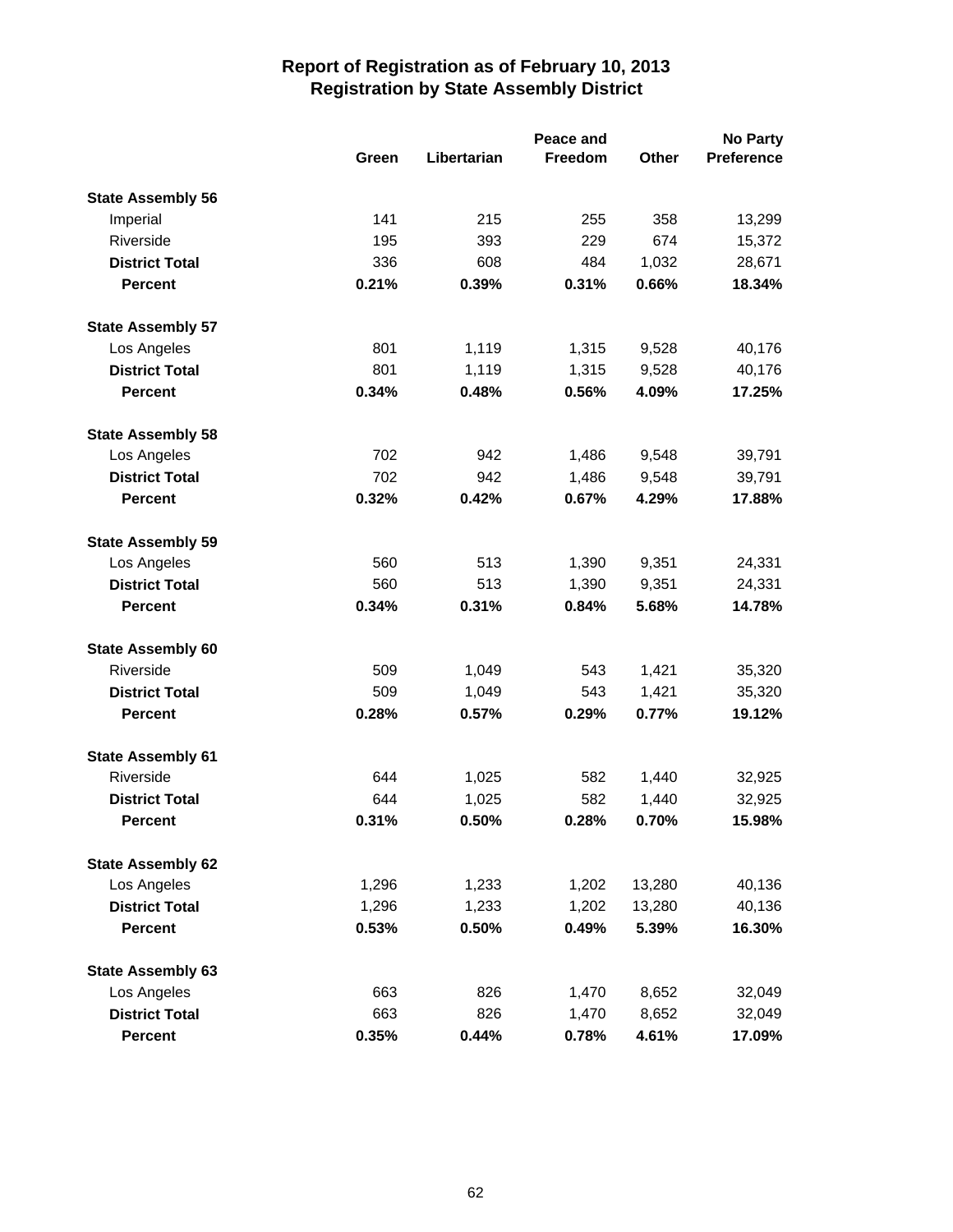|                          | <b>Total</b> |                   |            | American    | <b>Americans</b> |
|--------------------------|--------------|-------------------|------------|-------------|------------------|
|                          | Registered   | <b>Democratic</b> | Republican | Independent | <b>Elect</b>     |
| <b>State Assembly 64</b> |              |                   |            |             |                  |
| Los Angeles              | 214,163      | 144,009           | 21,645     | 3,971       | 178              |
| <b>District Total</b>    | 214,163      | 144,009           | 21,645     | 3,971       | 178              |
| <b>Percent</b>           |              | 67.24%            | 10.11%     | 1.85%       | 0.08%            |
| <b>State Assembly 65</b> |              |                   |            |             |                  |
| Orange                   | 186,779      | 68,301            | 66,853     | 4,630       | 37               |
| <b>District Total</b>    | 186,779      | 68,301            | 66,853     | 4,630       | 37               |
| <b>Percent</b>           |              | 36.57%            | 35.79%     | 2.48%       | 0.02%            |
| <b>State Assembly 66</b> |              |                   |            |             |                  |
| Los Angeles              | 280,281      | 110,710           | 94,578     | 6,402       | 40               |
| <b>District Total</b>    | 280,281      | 110,710           | 94,578     | 6,402       | 40               |
| <b>Percent</b>           |              | 39.50%            | 33.74%     | 2.28%       | 0.01%            |
| <b>State Assembly 67</b> |              |                   |            |             |                  |
| Riverside                | 211,394      | 61,129            | 96,067     | 7,577       | 13               |
| <b>District Total</b>    | 211,394      | 61,129            | 96,067     | 7,577       | 13               |
| <b>Percent</b>           |              | 28.92%            | 45.44%     | 3.58%       | 0.01%            |
| <b>State Assembly 68</b> |              |                   |            |             |                  |
| Orange                   | 229,006      | 65,542            | 103,050    | 5,894       | 27               |
| <b>District Total</b>    | 229,006      | 65,542            | 103,050    | 5,894       | 27               |
| <b>Percent</b>           |              | 28.62%            | 45.00%     | 2.57%       | 0.01%            |
| <b>State Assembly 69</b> |              |                   |            |             |                  |
| Orange                   | 127,097      | 65,049            | 30,438     | 2,435       | 58               |
| <b>District Total</b>    | 127,097      | 65,049            | 30,438     | 2,435       | 58               |
| <b>Percent</b>           |              | 51.18%            | 23.95%     | 1.92%       | 0.05%            |
| <b>State Assembly 70</b> |              |                   |            |             |                  |
| Los Angeles              | 261,194      | 130,364           | 59,321     | 6,664       | 126              |
| <b>District Total</b>    | 261,194      | 130,364           | 59,321     | 6,664       | 126              |
| <b>Percent</b>           |              | 49.91%            | 22.71%     | 2.55%       | 0.05%            |
| <b>State Assembly 71</b> |              |                   |            |             |                  |
| Riverside                | 20,350       | 5,301             | 10,219     | 838         | 2                |
| San Diego                | 220,998      | 64,090            | 95,682     | 8,596       | 11               |
| <b>District Total</b>    | 241,348      | 69,391            | 105,901    | 9,434       | 13               |
| <b>Percent</b>           |              | 28.75%            | 43.88%     | 3.91%       | 0.01%            |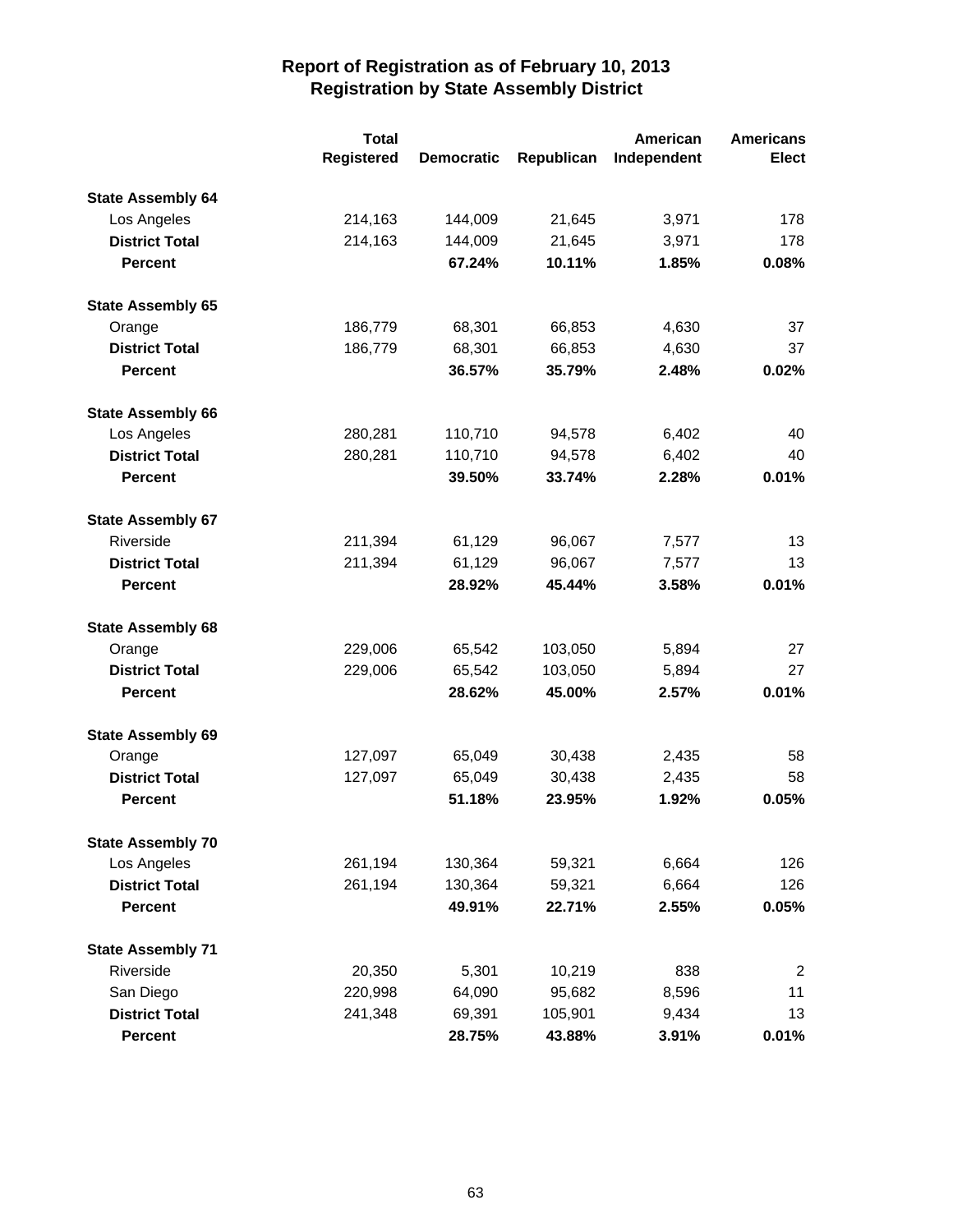|                          |       | Peace and   |         |              |                   |
|--------------------------|-------|-------------|---------|--------------|-------------------|
|                          | Green | Libertarian | Freedom | <b>Other</b> | <b>Preference</b> |
| <b>State Assembly 64</b> |       |             |         |              |                   |
| Los Angeles              | 554   | 593         | 1,448   | 9,716        | 32,049            |
| <b>District Total</b>    | 554   | 593         | 1,448   | 9,716        | 32,049            |
| <b>Percent</b>           | 0.26% | 0.28%       | 0.68%   | 4.54%        | 14.96%            |
| <b>State Assembly 65</b> |       |             |         |              |                   |
| Orange                   | 725   | 1,331       | 562     | 716          | 43,624            |
| <b>District Total</b>    | 725   | 1,331       | 562     | 716          | 43,624            |
| <b>Percent</b>           | 0.39% | 0.71%       | 0.30%   | 0.38%        | 23.36%            |
| <b>State Assembly 66</b> |       |             |         |              |                   |
| Los Angeles              | 1,246 | 1,778       | 761     | 13,226       | 51,540            |
| <b>District Total</b>    | 1,246 | 1,778       | 761     | 13,226       | 51,540            |
| <b>Percent</b>           | 0.44% | 0.63%       | 0.27%   | 4.72%        | 18.39%            |
| <b>State Assembly 67</b> |       |             |         |              |                   |
| Riverside                | 631   | 1,330       | 497     | 1,948        | 42,202            |
| <b>District Total</b>    | 631   | 1,330       | 497     | 1,948        | 42,202            |
| <b>Percent</b>           | 0.30% | 0.63%       | 0.24%   | 0.92%        | 19.96%            |
| <b>State Assembly 68</b> |       |             |         |              |                   |
| Orange                   | 809   | 1,899       | 478     | 738          | 50,569            |
| <b>District Total</b>    | 809   | 1,899       | 478     | 738          | 50,569            |
| <b>Percent</b>           | 0.35% | 0.83%       | 0.21%   | 0.32%        | 22.08%            |
| <b>State Assembly 69</b> |       |             |         |              |                   |
| Orange                   | 473   | 788         | 496     | 374          | 26,986            |
| <b>District Total</b>    | 473   | 788         | 496     | 374          | 26,986            |
| <b>Percent</b>           | 0.37% | 0.62%       | 0.39%   | 0.29%        | 21.23%            |
| <b>State Assembly 70</b> |       |             |         |              |                   |
| Los Angeles              | 1,793 | 1,791       | 1,210   | 16,315       | 43,610            |
| <b>District Total</b>    | 1,793 | 1,791       | 1,210   | 16,315       | 43,610            |
| <b>Percent</b>           | 0.69% | 0.69%       | 0.46%   | 6.25%        | 16.70%            |
| <b>State Assembly 71</b> |       |             |         |              |                   |
| Riverside                | 113   | 153         | 57      | 192          | 3,475             |
| San Diego                | 852   | 1,671       | 502     | 987          | 48,607            |
| <b>District Total</b>    | 965   | 1,824       | 559     | 1,179        | 52,082            |
| Percent                  | 0.40% | 0.76%       | 0.23%   | 0.49%        | 21.58%            |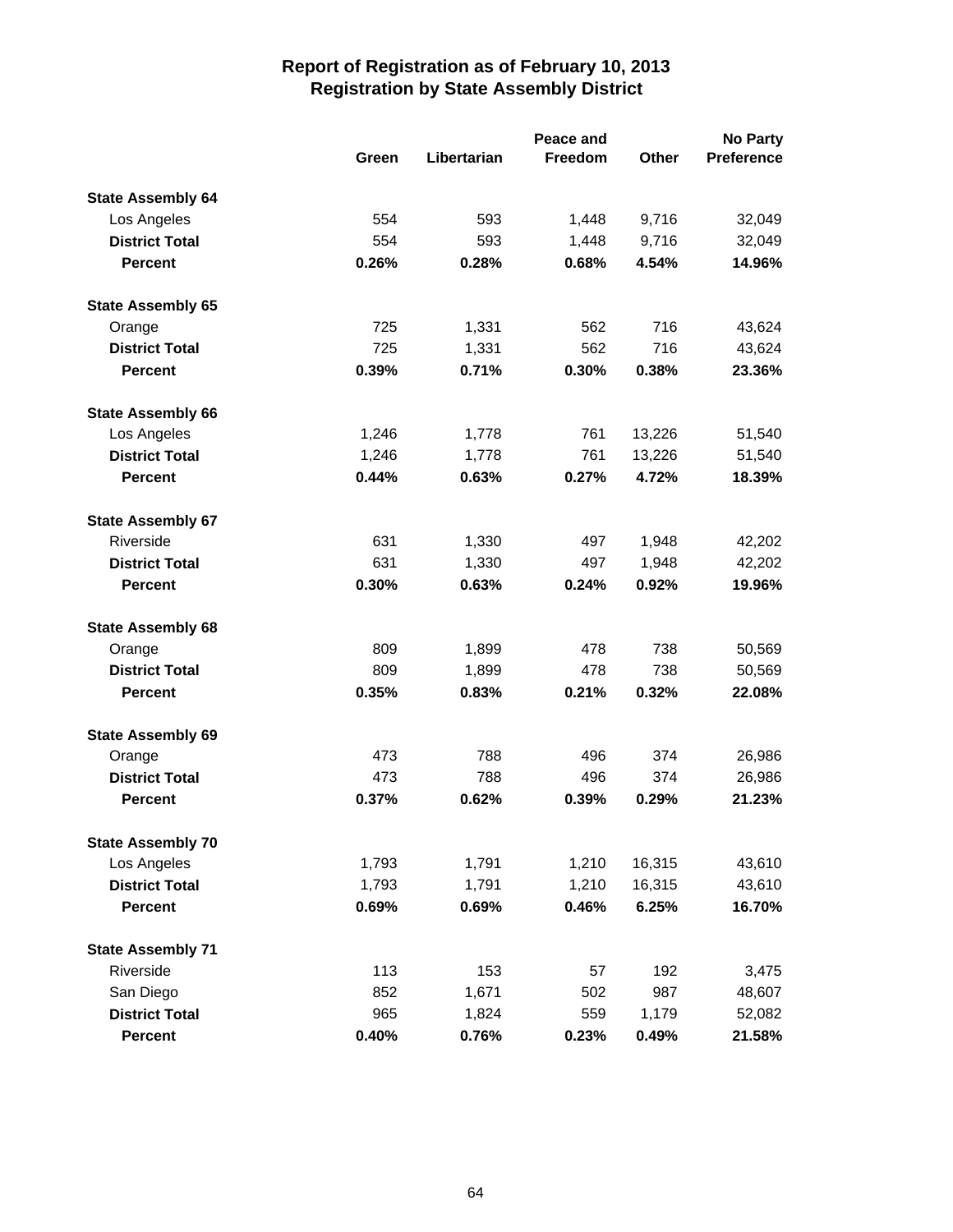|                          | <b>Total</b> |                   |            | American    | <b>Americans</b> |
|--------------------------|--------------|-------------------|------------|-------------|------------------|
|                          | Registered   | <b>Democratic</b> | Republican | Independent | <b>Elect</b>     |
| <b>State Assembly 72</b> |              |                   |            |             |                  |
| Orange                   | 219,830      | 69,581            | 92,113     | 5,698       | 45               |
| <b>District Total</b>    | 219,830      | 69,581            | 92,113     | 5,698       | 45               |
| <b>Percent</b>           |              | 31.65%            | 41.90%     | 2.59%       | 0.02%            |
| <b>State Assembly 73</b> |              |                   |            |             |                  |
| Orange                   | 260,722      | 66,255            | 126,375    | 7,861       | 36               |
| <b>District Total</b>    | 260,722      | 66,255            | 126,375    | 7,861       | 36               |
| <b>Percent</b>           |              | 25.41%            | 48.47%     | 3.02%       | 0.01%            |
| <b>State Assembly 74</b> |              |                   |            |             |                  |
| Orange                   | 261,439      | 76,458            | 110,069    | 7,477       | 31               |
| <b>District Total</b>    | 261,439      | 76,458            | 110,069    | 7,477       | 31               |
| <b>Percent</b>           |              | 29.25%            | 42.10%     | 2.86%       | 0.01%            |
| <b>State Assembly 75</b> |              |                   |            |             |                  |
| Riverside                | 56,043       | 14,099            | 26,693     | 2,091       | 2                |
| San Diego                | 167,867      | 44,301            | 75,986     | 6,232       | 12               |
| <b>District Total</b>    | 223,910      | 58,400            | 102,679    | 8,323       | 14               |
| <b>Percent</b>           |              | 26.08%            | 45.86%     | 3.72%       | 0.01%            |
| <b>State Assembly 76</b> |              |                   |            |             |                  |
| San Diego                | 233,315      | 71,666            | 90,098     | 8,354       | 16               |
| <b>District Total</b>    | 233,315      | 71,666            | 90,098     | 8,354       | 16               |
| <b>Percent</b>           |              | 30.72%            | 38.62%     | 3.58%       | 0.01%            |
| <b>State Assembly 77</b> |              |                   |            |             |                  |
| San Diego                | 264,053      | 79,763            | 99,499     | 8,031       | 13               |
| <b>District Total</b>    | 264,053      | 79,763            | 99,499     | 8,031       | 13               |
| <b>Percent</b>           |              | 30.21%            | 37.68%     | 3.04%       | 0.00%            |
| <b>State Assembly 78</b> |              |                   |            |             |                  |
| San Diego                | 276,513      | 110,877           | 71,454     | 9,119       | 12               |
| <b>District Total</b>    | 276,513      | 110,877           | 71,454     | 9,119       | 12               |
| <b>Percent</b>           |              | 40.10%            | 25.84%     | 3.30%       | 0.00%            |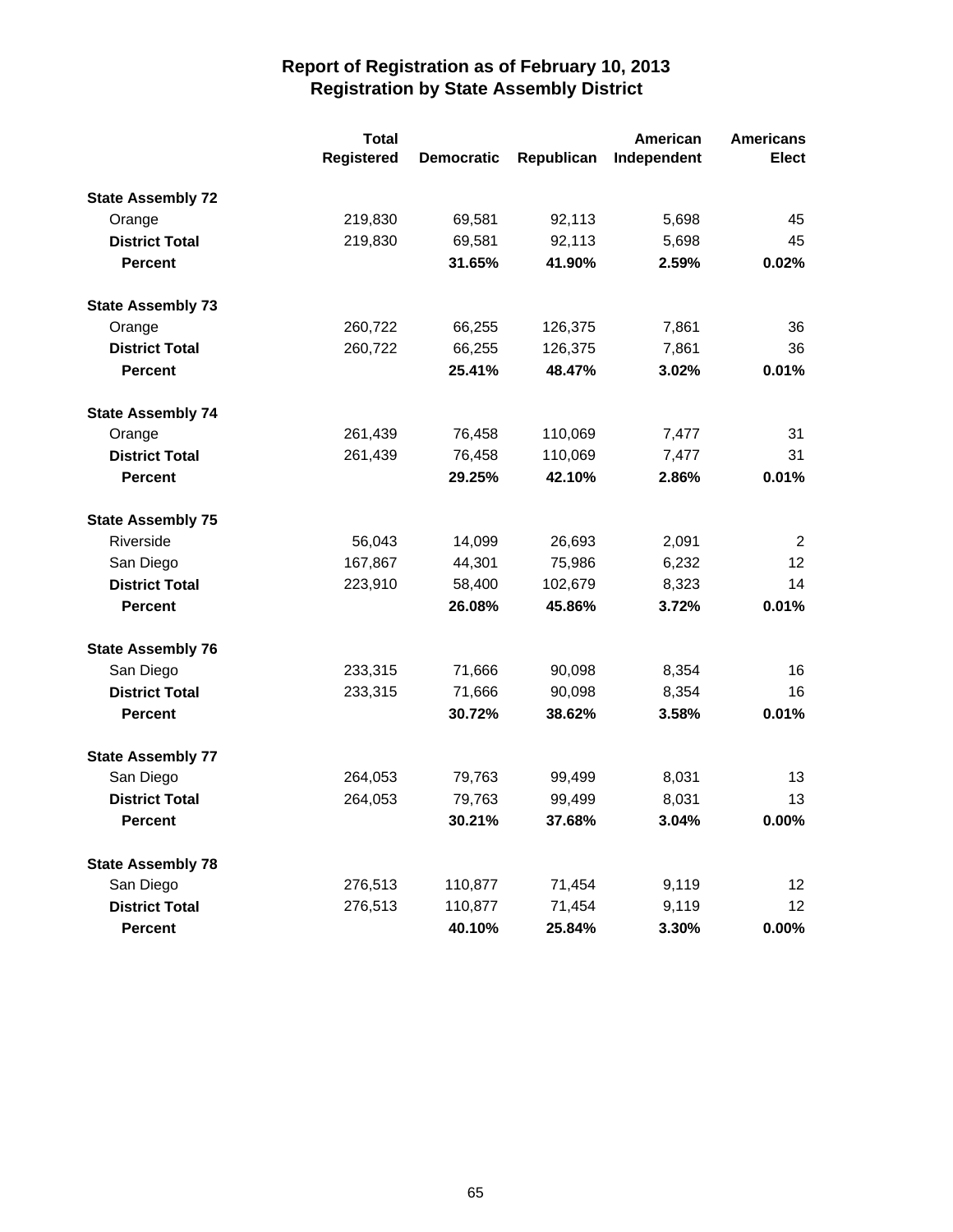|                          | Peace and |             |                |              | <b>No Party</b>   |
|--------------------------|-----------|-------------|----------------|--------------|-------------------|
|                          | Green     | Libertarian | <b>Freedom</b> | <b>Other</b> | <b>Preference</b> |
| <b>State Assembly 72</b> |           |             |                |              |                   |
| Orange                   | 794       | 1,579       | 643            | 820          | 48,557            |
| <b>District Total</b>    | 794       | 1,579       | 643            | 820          | 48,557            |
| <b>Percent</b>           | 0.36%     | 0.72%       | 0.29%          | 0.37%        | 22.09%            |
| <b>State Assembly 73</b> |           |             |                |              |                   |
| Orange                   | 989       | 2,051       | 440            | 834          | 55,881            |
| <b>District Total</b>    | 989       | 2,051       | 440            | 834          | 55,881            |
| <b>Percent</b>           | 0.38%     | 0.79%       | 0.17%          | 0.32%        | 21.43%            |
| <b>State Assembly 74</b> |           |             |                |              |                   |
| Orange                   | 1,334     | 2,412       | 505            | 941          | 62,212            |
| <b>District Total</b>    | 1,334     | 2,412       | 505            | 941          | 62,212            |
| <b>Percent</b>           | 0.51%     | 0.92%       | 0.19%          | 0.36%        | 23.80%            |
| <b>State Assembly 75</b> |           |             |                |              |                   |
| Riverside                | 148       | 375         | 86             | 488          | 12,061            |
| San Diego                | 657       | 1,318       | 409            | 536          | 38,416            |
| <b>District Total</b>    | 805       | 1,693       | 495            | 1,024        | 50,477            |
| <b>Percent</b>           | 0.36%     | 0.76%       | 0.22%          | 0.46%        | 22.54%            |
| <b>State Assembly 76</b> |           |             |                |              |                   |
| San Diego                | 1,233     | 1,817       | 524            | 744          | 58,863            |
| <b>District Total</b>    | 1,233     | 1,817       | 524            | 744          | 58,863            |
| <b>Percent</b>           | 0.53%     | 0.78%       | 0.22%          | 0.32%        | 25.23%            |
| <b>State Assembly 77</b> |           |             |                |              |                   |
| San Diego                | 995       | 1,828       | 390            | 879          | 72,655            |
| <b>District Total</b>    | 995       | 1,828       | 390            | 879          | 72,655            |
| <b>Percent</b>           | 0.38%     | 0.69%       | 0.15%          | 0.33%        | 27.52%            |
| <b>State Assembly 78</b> |           |             |                |              |                   |
| San Diego                | 2,225     | 2,542       | 750            | 942          | 78,592            |
| <b>District Total</b>    | 2,225     | 2,542       | 750            | 942          | 78,592            |
| <b>Percent</b>           | 0.80%     | 0.92%       | 0.27%          | 0.34%        | 28.42%            |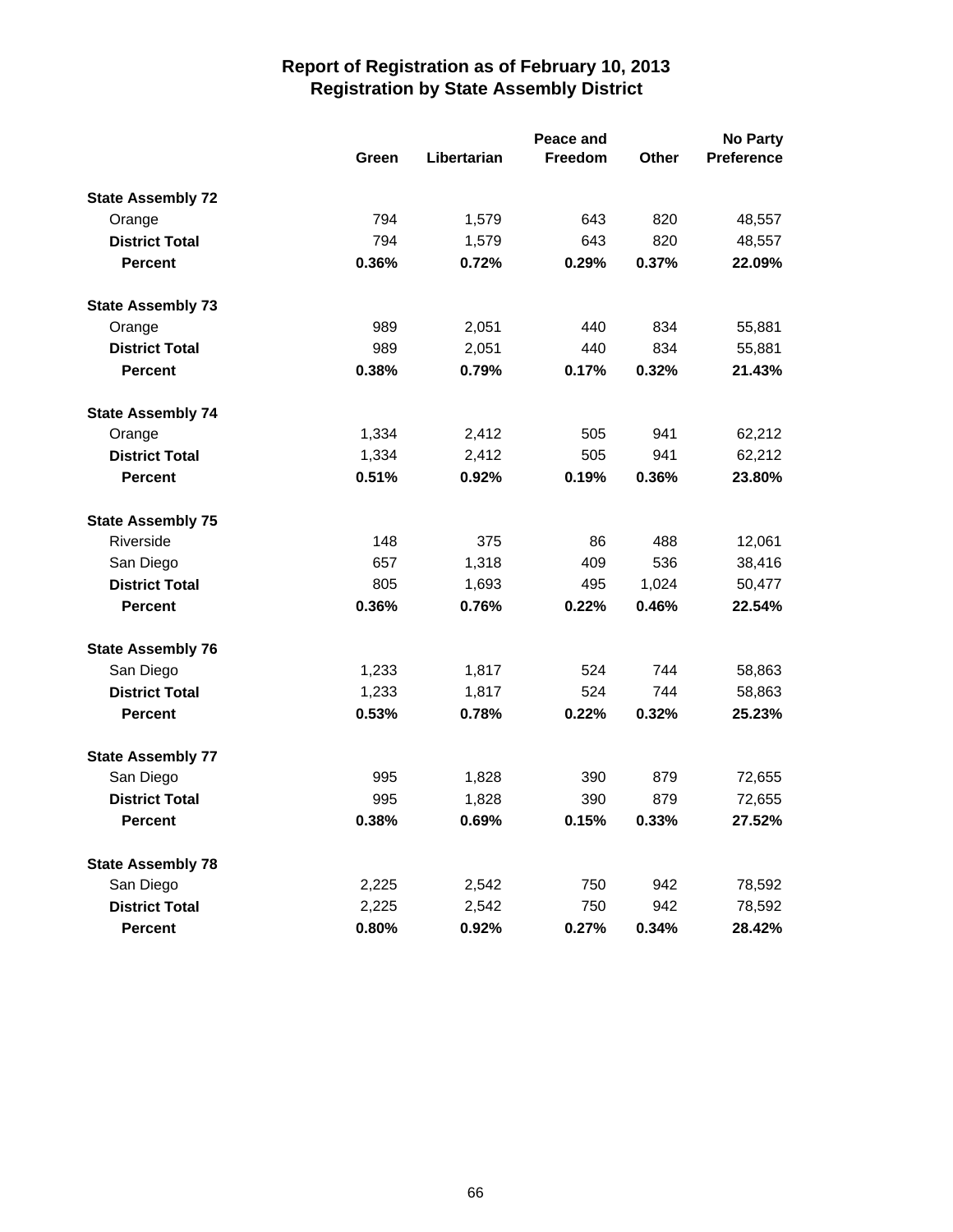|                          | <b>Total</b> |                   | American   | <b>Americans</b> |       |
|--------------------------|--------------|-------------------|------------|------------------|-------|
|                          | Registered   | <b>Democratic</b> | Republican | Independent      | Elect |
| <b>State Assembly 79</b> |              |                   |            |                  |       |
| San Diego                | 233,224      | 98,836            | 64,263     | 7.349            | 19    |
| <b>District Total</b>    | 233,224      | 98,836            | 64,263     | 7,349            | 19    |
| <b>Percent</b>           |              | 42.38%            | 27.55%     | 3.15%            | 0.01% |
| <b>State Assembly 80</b> |              |                   |            |                  |       |
| San Diego                | 179,800      | 86.640            | 36,731     | 4,725            | 15    |
| <b>District Total</b>    | 179,800      | 86.640            | 36.731     | 4.725            | 15    |
| <b>Percent</b>           |              | 48.19%            | 20.43%     | 2.63%            | 0.01% |
| <b>State Total</b>       | 18,055,783   | 7,932,373         | 5,225,675  | 476,157          | 3,417 |
| <b>Percent</b>           |              | 43.93%            | 28.94%     | 2.64%            | 0.02% |